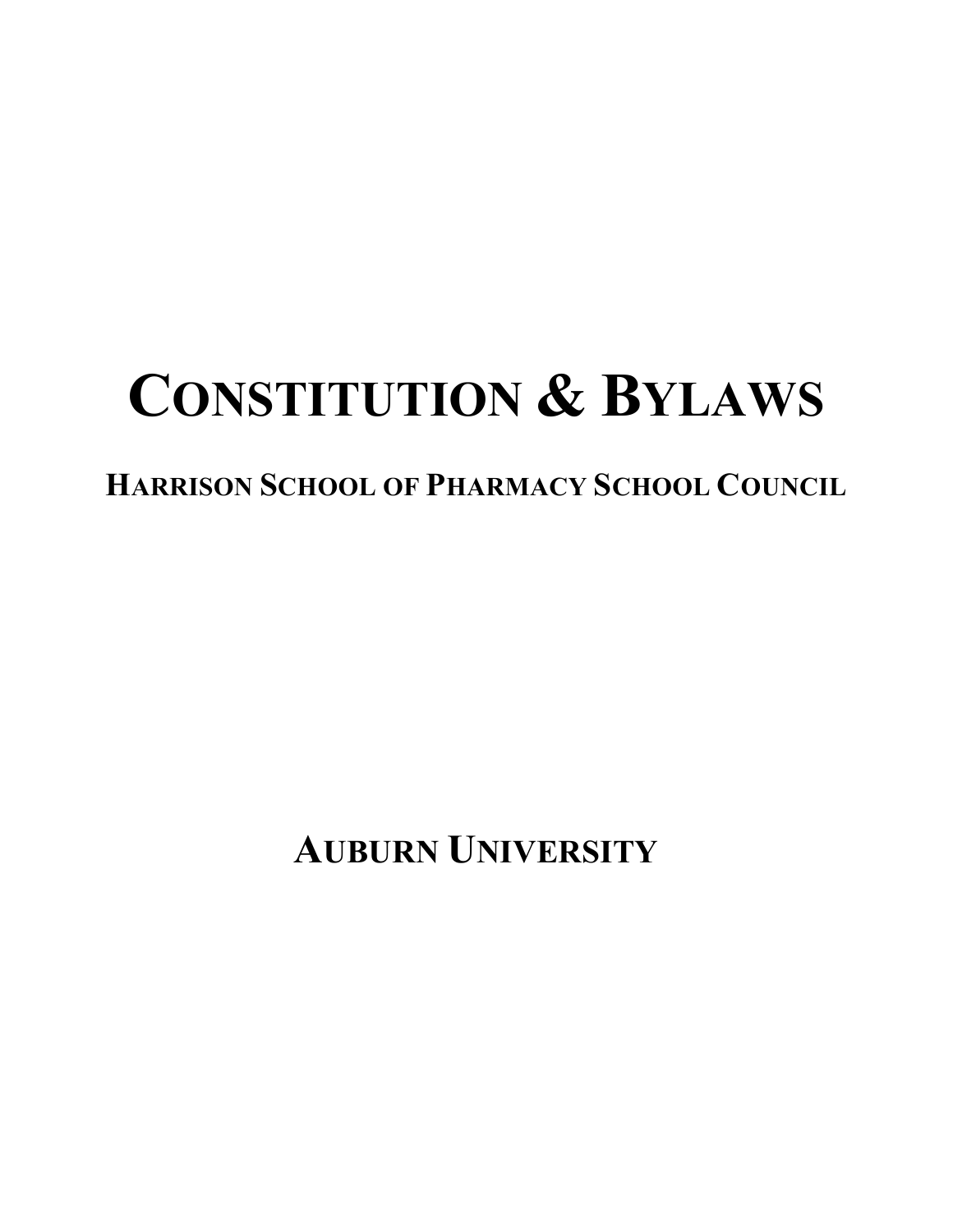# **TABLE OF CONTENTS**

| III.1.1. Voting Membership                                                          |  |
|-------------------------------------------------------------------------------------|--|
| III.1.2. Alternate Representatives                                                  |  |
| III.1.3. Recognized Permanent Organizations                                         |  |
| III.1.4. Recognized Permanent Projects                                              |  |
| III.1.5. Policy of Executive Exclusion                                              |  |
| III.1.6. Policy of Nondiscrimination                                                |  |
|                                                                                     |  |
| III.2.1. Class Justices                                                             |  |
| III.2.2. Organization Representatives                                               |  |
| III.2.3. Project Representatives                                                    |  |
| III.2.4. Committee Chairs                                                           |  |
|                                                                                     |  |
| III.3.1. Permanent Organizations                                                    |  |
| III.3.2. Permanent Projects                                                         |  |
|                                                                                     |  |
| III.4.1. Compulsory Attendance                                                      |  |
|                                                                                     |  |
| III.5.1. Attendance Violations                                                      |  |
| III.5.2. Violations of Order                                                        |  |
| III.5.3. Misconduct & Violations of Professionalism                                 |  |
|                                                                                     |  |
| III.6.1. Organization & Project Representatives & Alternates<br>III.6.2. Committees |  |
| III.6.3. Class Justices & Alternates                                                |  |
|                                                                                     |  |
|                                                                                     |  |
|                                                                                     |  |
| IV.1.1. Authority for Elections of the Executive Board                              |  |
| IV.1.2. Authority for Elections of School Council Members                           |  |
| IV.1.3. Authority for Elections of Organization Representatives                     |  |
| IV.1.4. Authority for Elections of Project Representatives                          |  |
|                                                                                     |  |
| IV.2.1. Election of the Executive Board                                             |  |
| IV.2.2. Election of Committee Chairs & Committee Members                            |  |
| IV.2.3. Election of Class Justices                                                  |  |
|                                                                                     |  |
|                                                                                     |  |
|                                                                                     |  |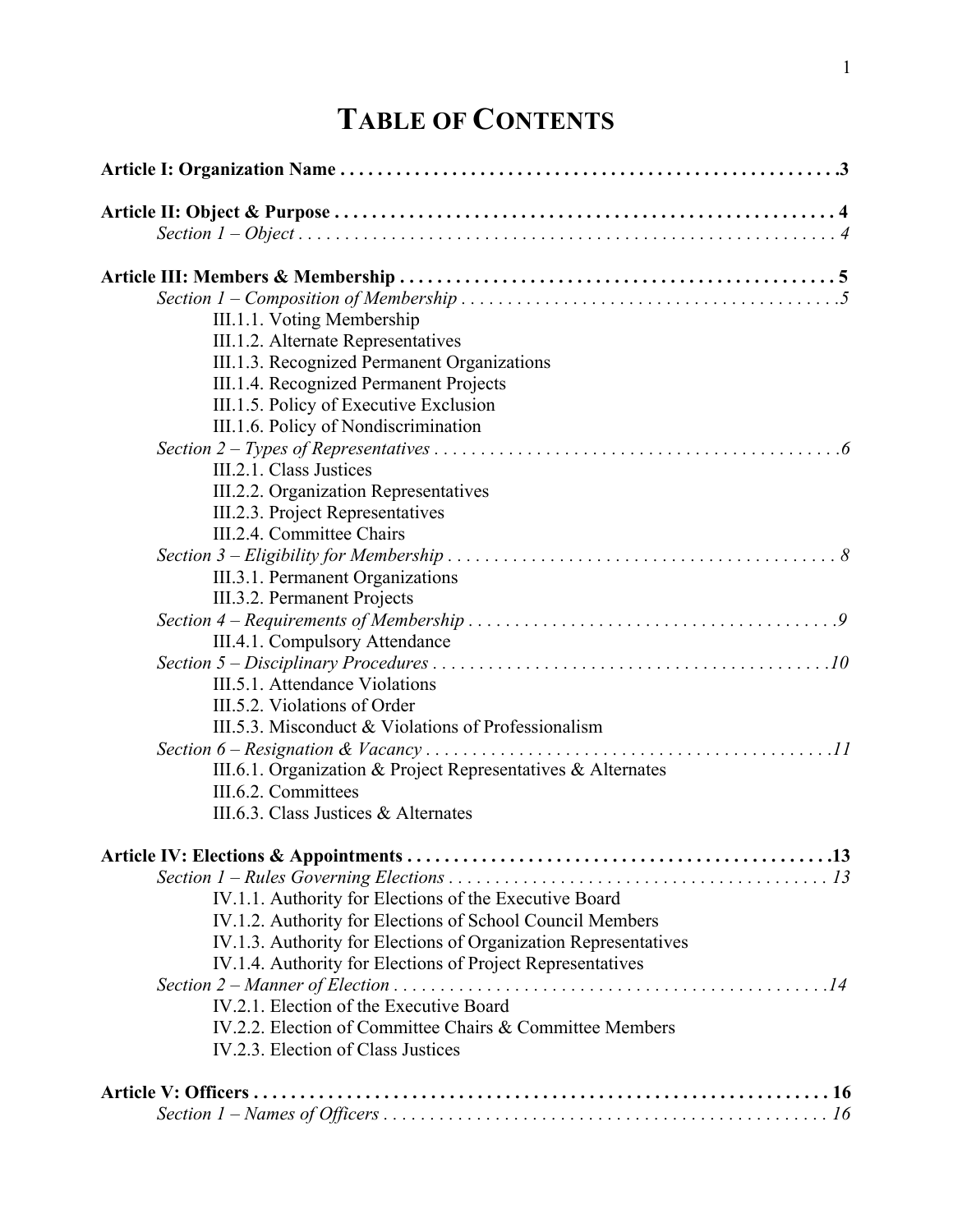| V.2.1. Duties of the President                          |
|---------------------------------------------------------|
| V.2.2. Duties of the Vice-President(s)                  |
| V.2.3. Duties of the Senator                            |
| V.2.4. Duties of the Treasurer(s)                       |
| V.2.5. Duties of the Secretary                          |
|                                                         |
| V.3.1. Full Term Requirement                            |
| V.3.2. Candidacy Requirements                           |
|                                                         |
|                                                         |
| V.5.1. Discipline of Officers                           |
| V.5.2. Vote of No Confidence                            |
| V.5.3. Impeachment & Removal from Office                |
|                                                         |
| V.6.1. Resignation of an Officer                        |
|                                                         |
|                                                         |
|                                                         |
|                                                         |
|                                                         |
|                                                         |
|                                                         |
|                                                         |
|                                                         |
|                                                         |
|                                                         |
| VII.5.1. Resignation of a Member of the Executive Board |
|                                                         |
|                                                         |
|                                                         |
|                                                         |
|                                                         |
|                                                         |
|                                                         |
|                                                         |
| X.1.1. Amendments to the Constitution & Bylaws          |
| X.1.2. Amendments to the Code of Regulations            |
|                                                         |
|                                                         |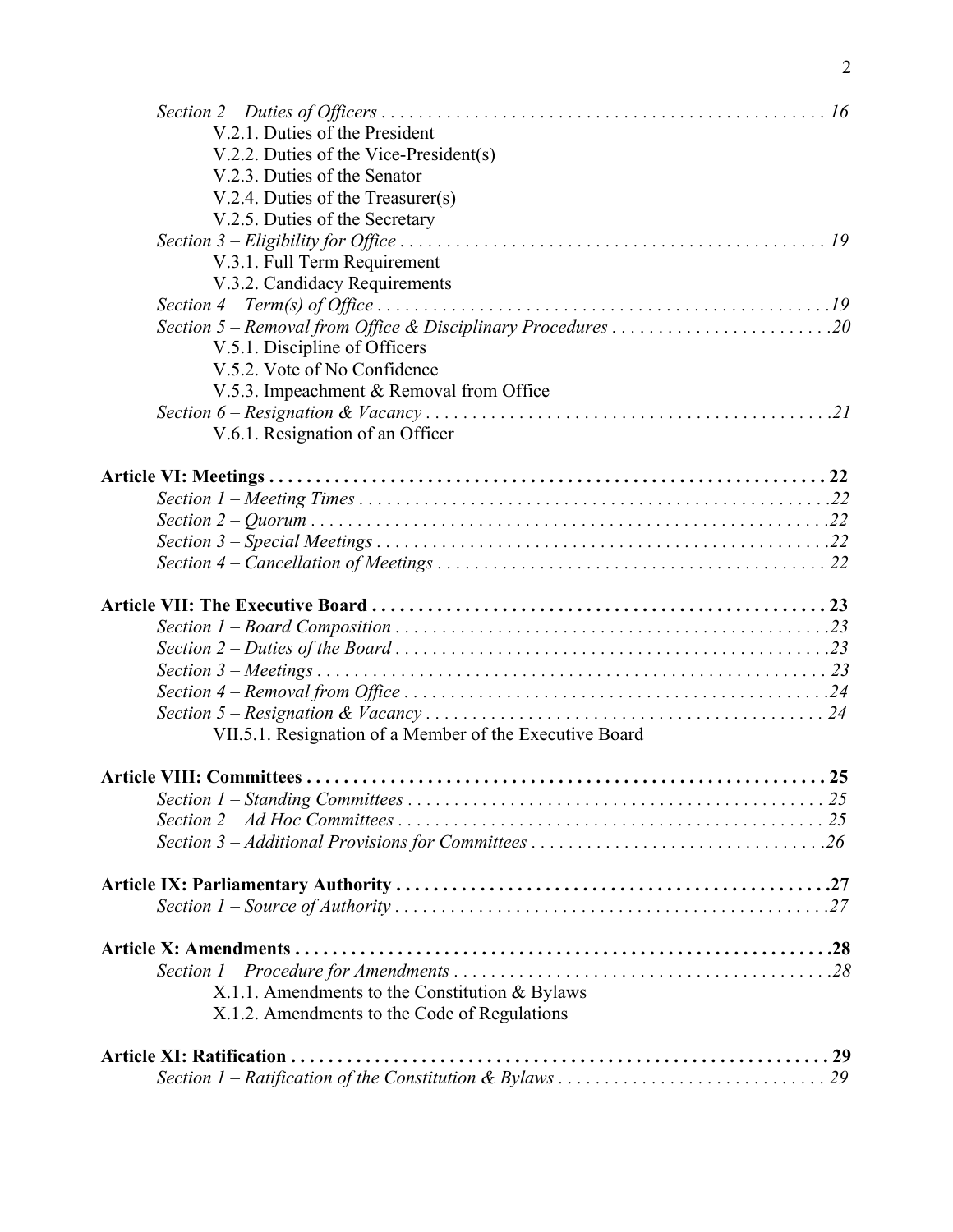# **ARTICLE I**

# **ORGANIZATION NAME**

The name of this organization shall be the Harrison School of Pharmacy School Council, herein after referred to as the School Council, or simply, the Council. This organization shall be an active member of the Auburn University Student Government Association Schools Council.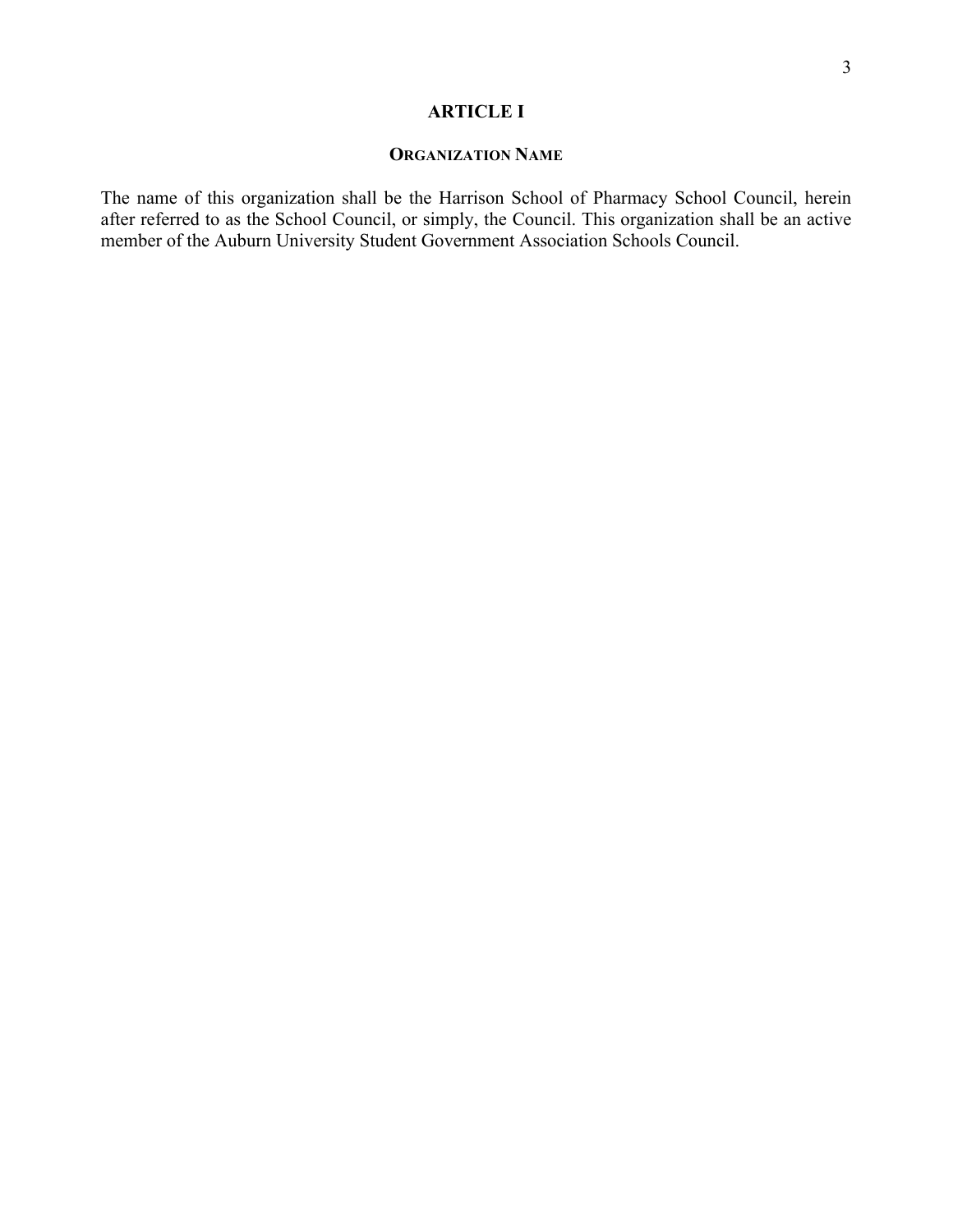#### **ARTICLE II**

# **OBJECT & PURPOSE**

**Section 1. Object.** The object & purpose of the School Council shall be as follows:

- **II.1.1.** To act in an advisory capacity to organizations within the school of pharmacy in order to coordinate the activities of these organizations to provide the most beneficial results for the HSOP pharmacy student.
- **II.1.2.** To foster new concepts toward the future growth & development of the school of pharmacy through collaboration between the respective representatives of professional organizations.
- **II.1.3.** To promote professionalism & high standards of ethics in the pursuit of pharmacy as a career.
- **II.1.4.** To promote communication for the purpose of improving relations between students, faculty, & administration.
- **II.1.5.** To promote the profession of pharmacy within the student body of HSOP & externally where applicable.
- **II.1.6.** To abide by & execute the SGA Constitution, Code of Laws, HSOP School Council Constitution & Bylaws, & HSOP School Council Code of Regulations as they apply to the School Council.
- **II.1.7.** To provide an avenue for pharmacy student involvement in academic & student affairs  $\&$  in activities that provide equitable, beneficial services to the student body.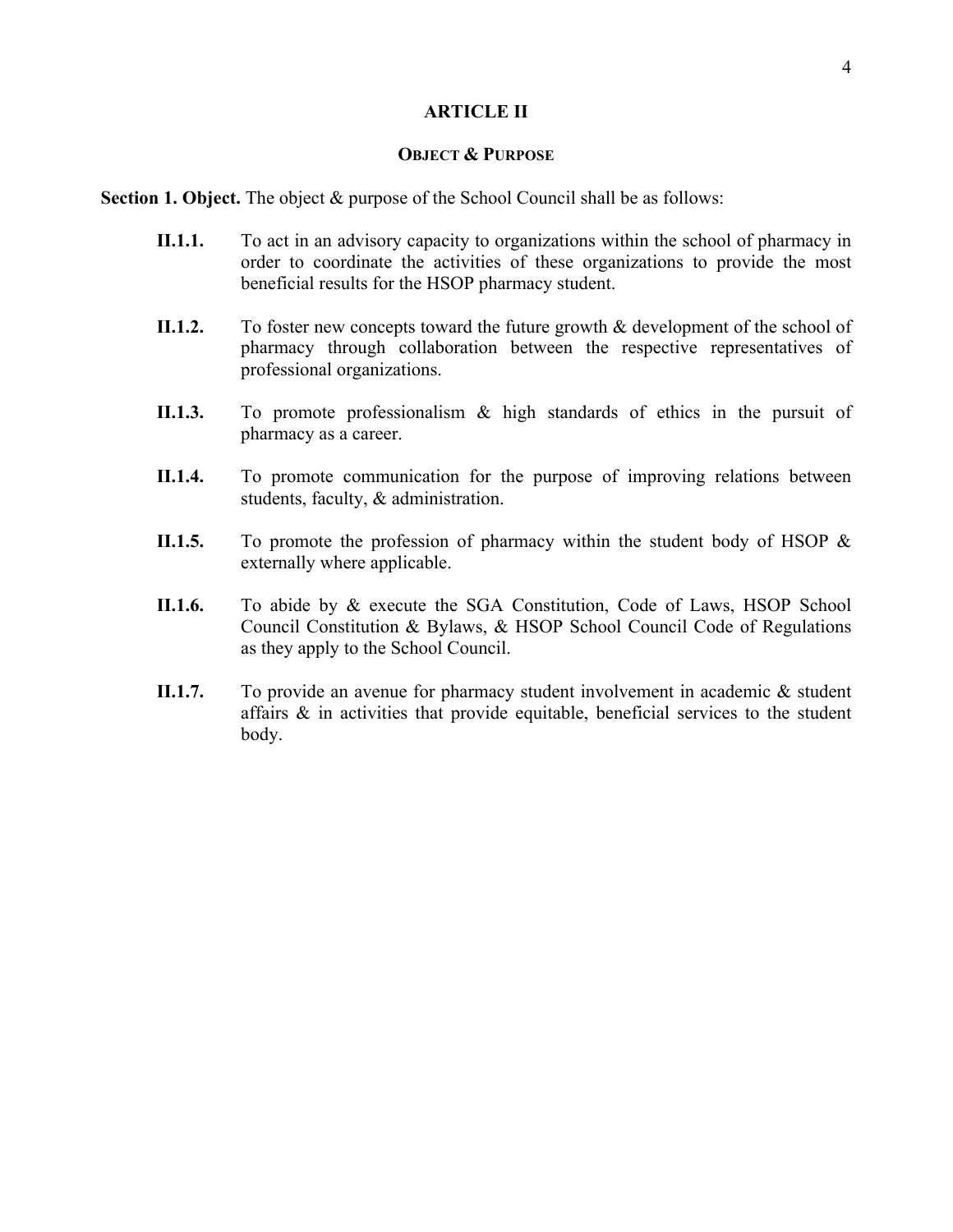# **ARTICLE III**

# **MEMBERS & MEMBERSHIP**

#### **Section 1. Composition of Membership.**

#### **III.1.1. Voting Membership.**

| III.1.1.1. |                     | The voting membership shall consist of the sum of all: |
|------------|---------------------|--------------------------------------------------------|
|            | III.1.1.1.1.        | Permanent Organization Representatives,                |
|            | <b>III.1.1.1.2.</b> | Permanent Project Representatives,                     |
|            | III.1.1.1.3.        | Class Justices in at-large capacity,                   |
|            | <b>III.1.1.1.4.</b> | Chairs of all standing committees,                     |
|            | III.1.1.1.5.        | Chairs of all ad hoc committees; and,                  |
|            | <b>III.1.1.1.6.</b> | All officers of the Executive Board.                   |
|            |                     |                                                        |

**III.1.1.2.** The president may only vote to break a tie when chairing the General Session. In the absence of the president, the presiding officer shall be restricted to voting only to break a tie.

#### **III.1.2. Alternate Representatives.**

- **III.1.2.1.** All member organizations, projects, committees, class justices, et al. that possess a seated representative in the general session shall be required to also seat at least one (1) alternate representative.
- **III.1.2.2.** Alternates shall not be counted toward the quorum, shall not receive voting privileges, & shall be barred from obtaining the floor except when acting as proxy in the absence of their respective representative.

#### **III.1.3. Recognized Permanent Organizations.**

**III.1.3.1.** AMCP

**III.1.3.2.** APhA-ASP

**III.1.3.3.** AUSSHP Auburn

**III.1.3.4.** AUSSHP Mobile

**III.1.3.5.** Christian Pharmacists Fellowship International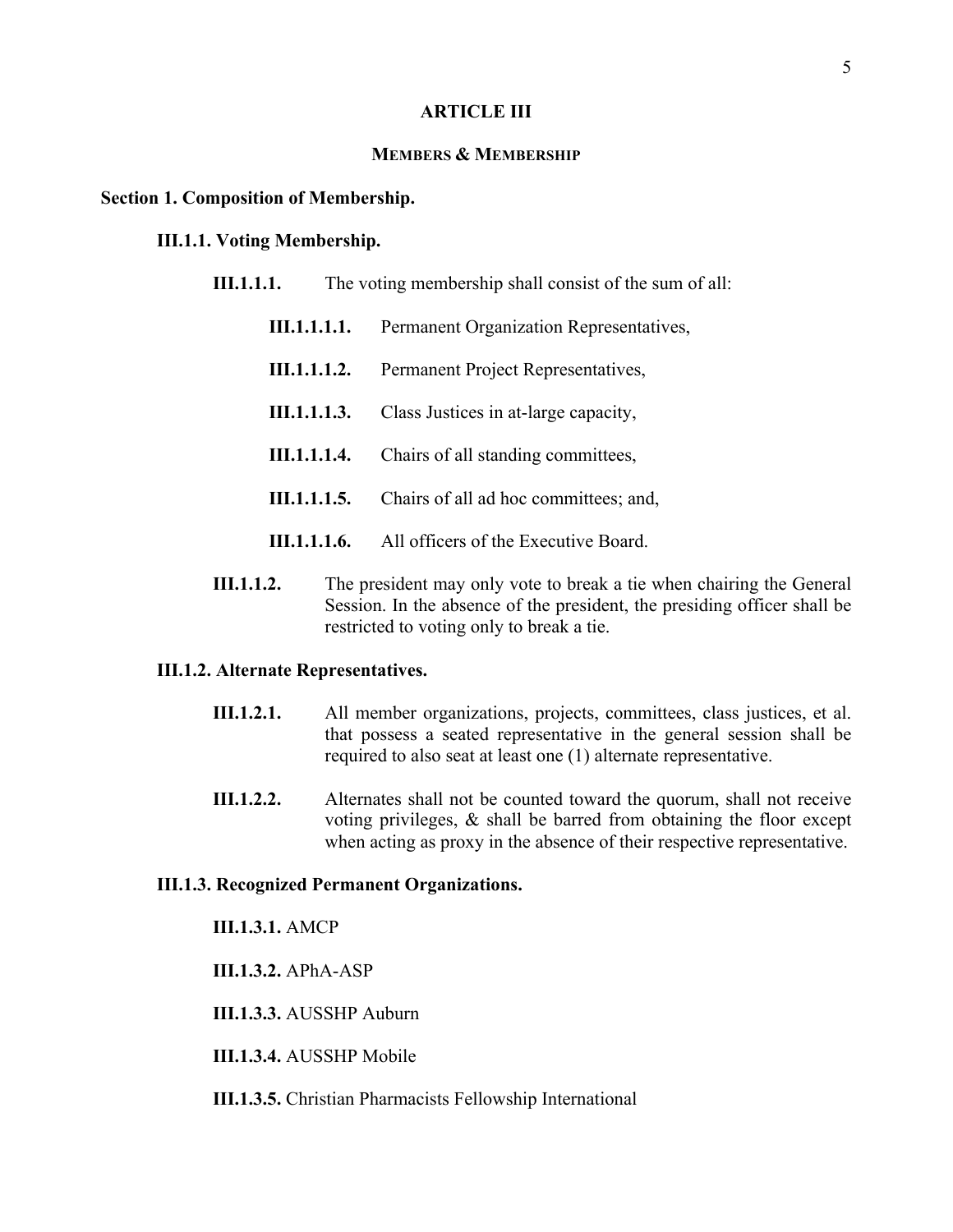- **III.1.3.6.** Kappa Psi Pharmaceutical Fraternity
- **III.1.3.7.** NCPA
- **III.1.3.8.** Phi Delta Chi Auburn
- **III.1.3.9.** Phi Delta Chi Mobile
- **III.1.3.10.** Phi Lambda Sigma
- **III.1.3.11.** Rho Chi
- **III.1.3.12.** SCCP
- **III.1.3.13.** SNPhA Auburn
- **III.1.3.14.** SNPhA Mobile

#### **III.1.4. Recognized Permanent Projects.**

- **III.1.4.1.** Committee of 19
- **III.1.4.2.** Equal Access Auburn
- **III.1.4.3.** Hargreaves Day
- **III.1.4.4.** Pack it Up Club
- **III.1.4.5.** PAWS Clinic

#### **III.1.5. Policy of Executive Exclusion.**

**III.1.5.1.** No student pharmacist may serve as the president of more than one member organization concurrently.

#### **III.1.6. Policy of Non-Discrimination.**

**III.1.6.1.** Membership in the School Council shall not be based on creed, race, gender, sexuality, ethnicity, or national origin.

#### **Section 2. Types of Representatives.**

#### **III.2.1. Class Justices.**

**III.2.1.1.** Each pharmacy student class shall elect three (3) class justices to serve as representatives at-large for each respective class, excepting the P4 class.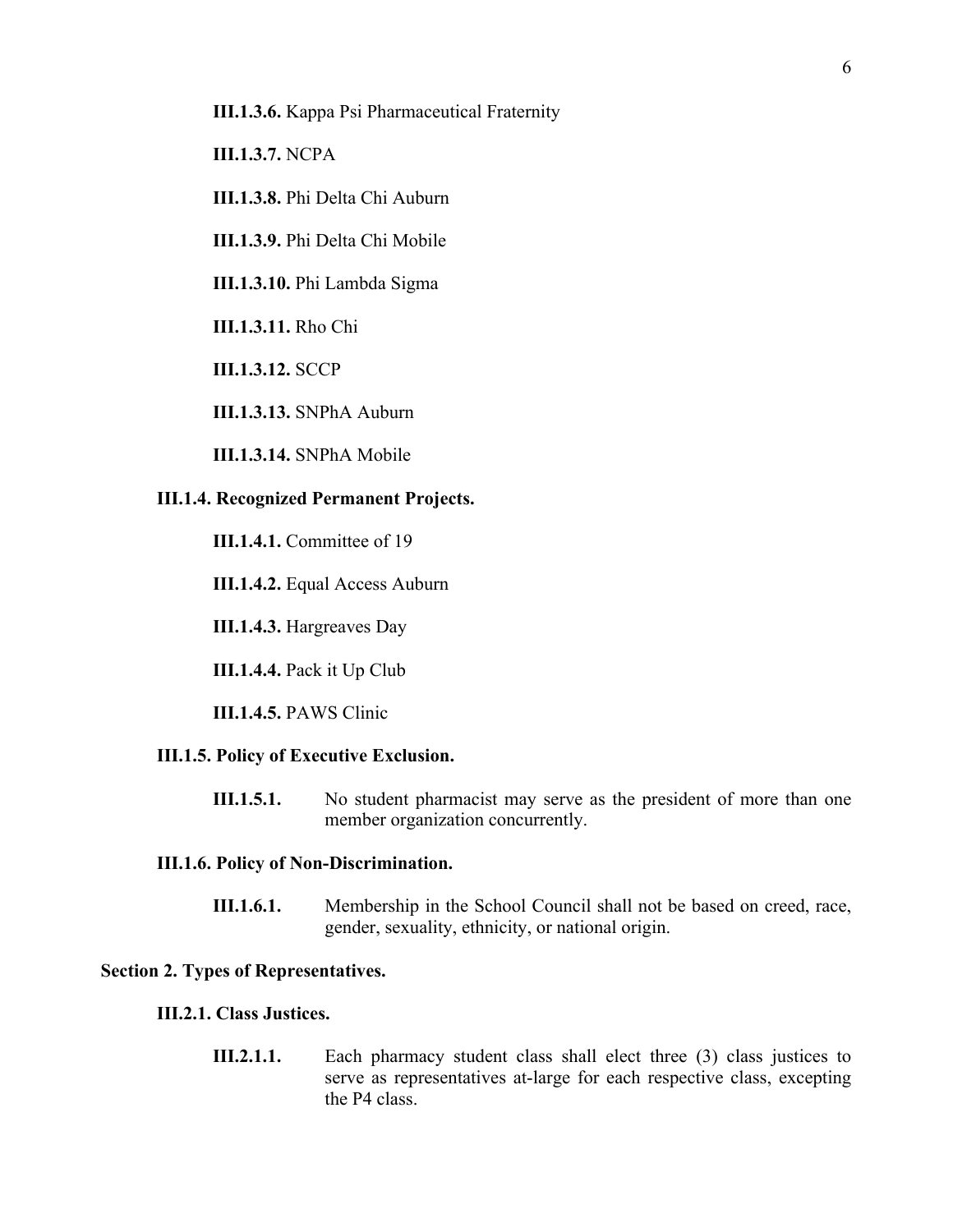- **III.2.1.2.** Each class shall elect one (1) class justice from the Mobile campus & two (2) justices from the Auburn campus. The P4 class shall elect two (2) justices irrespective of rotation location.
- **III.2.1.3.** Each class shall also elect two (2) alternate justices, one (1) from Mobile  $\&$  one (1) from Auburn. The P4 class shall elect two (2) alternates irrespective of rotation location.
- **III.2.1.4.** Class justice alternates are barred from voting or obtaining the floor when the Council is in session, excepting when acting as proxy in the absence of another class justice.

# **III.2.2. Organization Representatives.**

- **III.2.2.1.** Each recognized permanent organization shall send one (1) representative to the School Council, duly elected or appointed in whatever manner such organization sees fit.
- **III.2.2.2.** Each recognized permanent organization shall provide one (1) alternate representative to act in proxy of the organization representative in cases of absence. Each organization may also provide a second alternate, if desired.
- **III.2.2.3.** Each organization must elect or appoint & shall notify the Executive Board, in writing, of the name(s) of the representative  $\&$  alternate(s) prior to the second meeting of the School Council General Session in the fall semester.
	- **III.2.2.3.1.** These individuals shall be the only individuals allowed to represent the organization except where written notification of change of representation has been provided to the Executive Board.
- **III.2.2.4.** Organization alternate representatives are barred from voting or obtaining the floor when the Council is in session, excepting when acting as proxy in the absence of the organization representative.

# **III.2.3. Project Representatives.**

- **III.2.3.1.** Each recognized permanent project shall send one (1) representative to the School Council, duly elected or appointed in whatever manner such project sees fit.
- **III.2.3.2.** Each recognized permanent project shall provide one (1) alternate representative to act in proxy of the project representative in cases of absence. Each project may also provide a second alternate, if desired.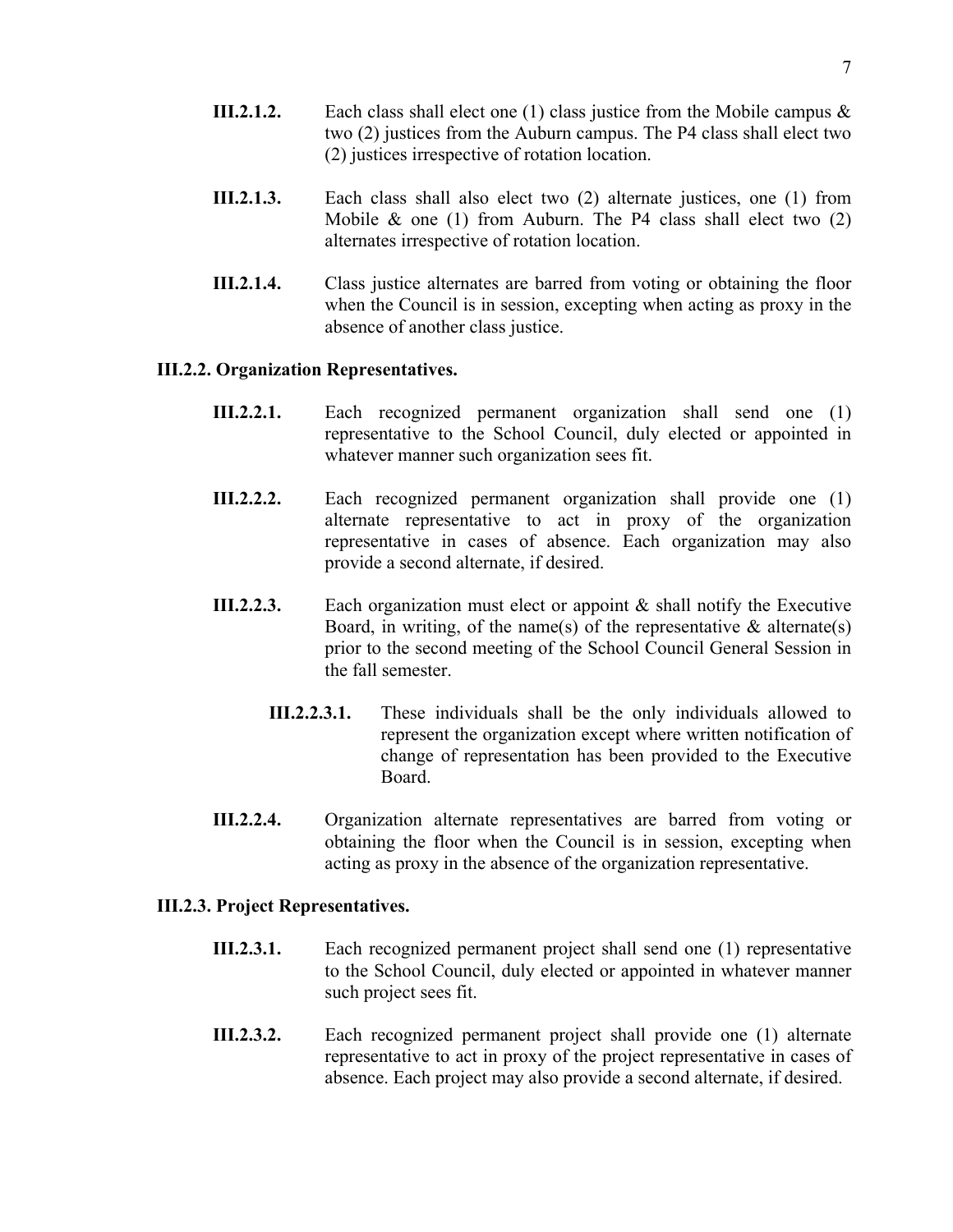- **III.2.3.3.** Each project shall elect or appoint & notify the Executive Board, in writing, of the name(s) of the representative  $\&$  alternate(s) prior to the second meeting of the School Council General Session in the fall semester.
	- **III.2.3.3.1.** These individuals will be the only individuals allowed to represent the project except where written notification of change of representation has been provided to the Executive Board.
- **III.2.3.4.** Project alternate representatives are barred from voting or obtaining the floor when the Council is in session, excepting in instances where acting as proxy in the absence of the assigned representative.

# **III.2.4. Committee Chairs.**

- **III.2.4.1.** All chairs of committees, both standing & ad hoc, shall be seated as voting members of the General Session of the School Council.
- **III.2.4.2.** In the case of absence, a committee chair shall designate a member of the committee as an alternate representative.
- **III.2.4.3.** Non-chairing committee members are barred from voting or obtaining the floor when the Council is in session, except in instances when acting as proxy in the absence of the chair.

#### **Section 3. Eligibility for Membership.**

#### **III.3.1. Permanent Organizations.**

- **III.3.1.1.** In order to be eligible for permanent organization membership in the HSOP School Council, a local organization chapter must meet the following criteria:
	- **III.3.1.1.1.** Be formally recognized by the chapter's respective parent organization;
	- **III.3.1.1.2.** Be formally approved by the Harrison School of Pharmacy administration's Executive Committee as a student organization;
	- **III.3.1.1.3.** Maintain good standing with the Harrison School of Pharmacy & the School Council.
- **III.3.1.2.** Any organization that meets these criteria may petition for recognition & membership in the School Council in writing to the School Council Executive Board.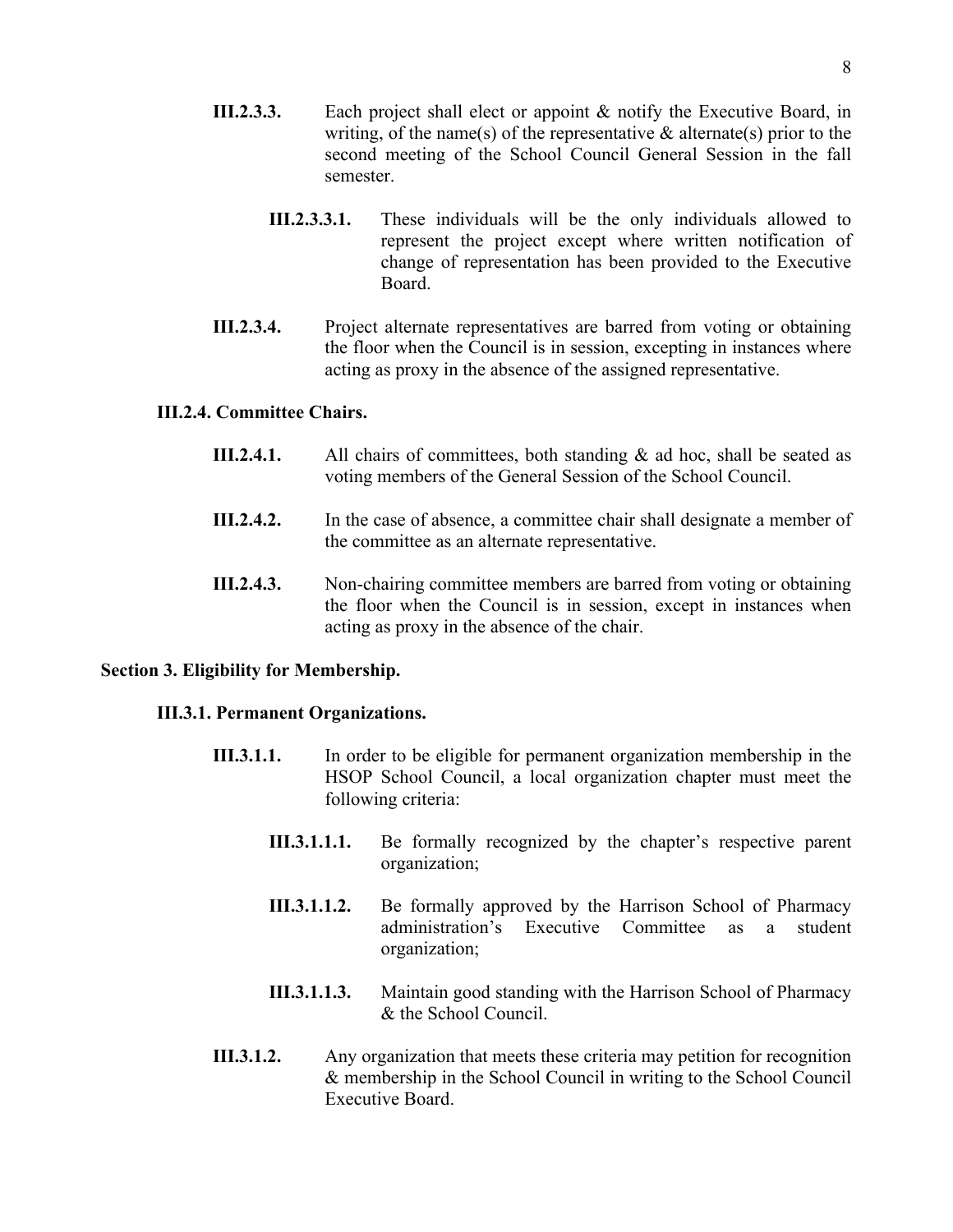- **III.3.1.3.** All applications for membership must be presented to the General Session of the School Council for ratification.
- **III.3.1.4.** The approval of an application for membership shall require a threefourths (3/4) vote of the School Council.
- **III.3.1.5.** Any recognized organization that desires to change their name must notify the Executive Board in advance; however, the name change does not require School Council approval.

#### **III.3.2. Permanent Projects.**

- **III.3.2.1.** To be eligible for project membership in the HSOP School Council, a designated project must meet the following criteria:
	- **III.3.2.1.1.** Be formally organized with an internal authority structure & financial accountability  $&$  faculty advisor; and,
	- **III.3.2.1.2.** Maintain good standing with the Harrison School of Pharmacy Executive Committee & School Council.
- **III.3.1.2.** Any project that meets these criteria may petition for recognition & membership in the School Council in writing to the School Council Executive Board.
- **III.3.1.3.** All applications for membership must be presented to the General Session of the School Council for ratification.
- **III.3.1.4.** The approval of an application for membership shall require a threefourths (3/4) vote of the School Council.
- **III.3.1.5.** Any recognized project that desires to change their name must notify the Executive Board in advance; however, the name change does not require School Council approval.

# **Section 4. Requirements of Membership.**

### **III.4.1. Compulsory Attendance.**

- **III.4.1.1.** All seated representatives who are part of the voting membership are required to attend all meetings of the general session of the School Council (see Section III.1.1 for voting membership composition).
- **III.4.1.2.** In the event of absence, the alternate representative(s) must attend in proxy. Committees must delegate a specific member as proxy.
- **III.4.1.3.** In the event that neither a representative nor an alternate can attend, an organization or project should send an appropriate proxy, typically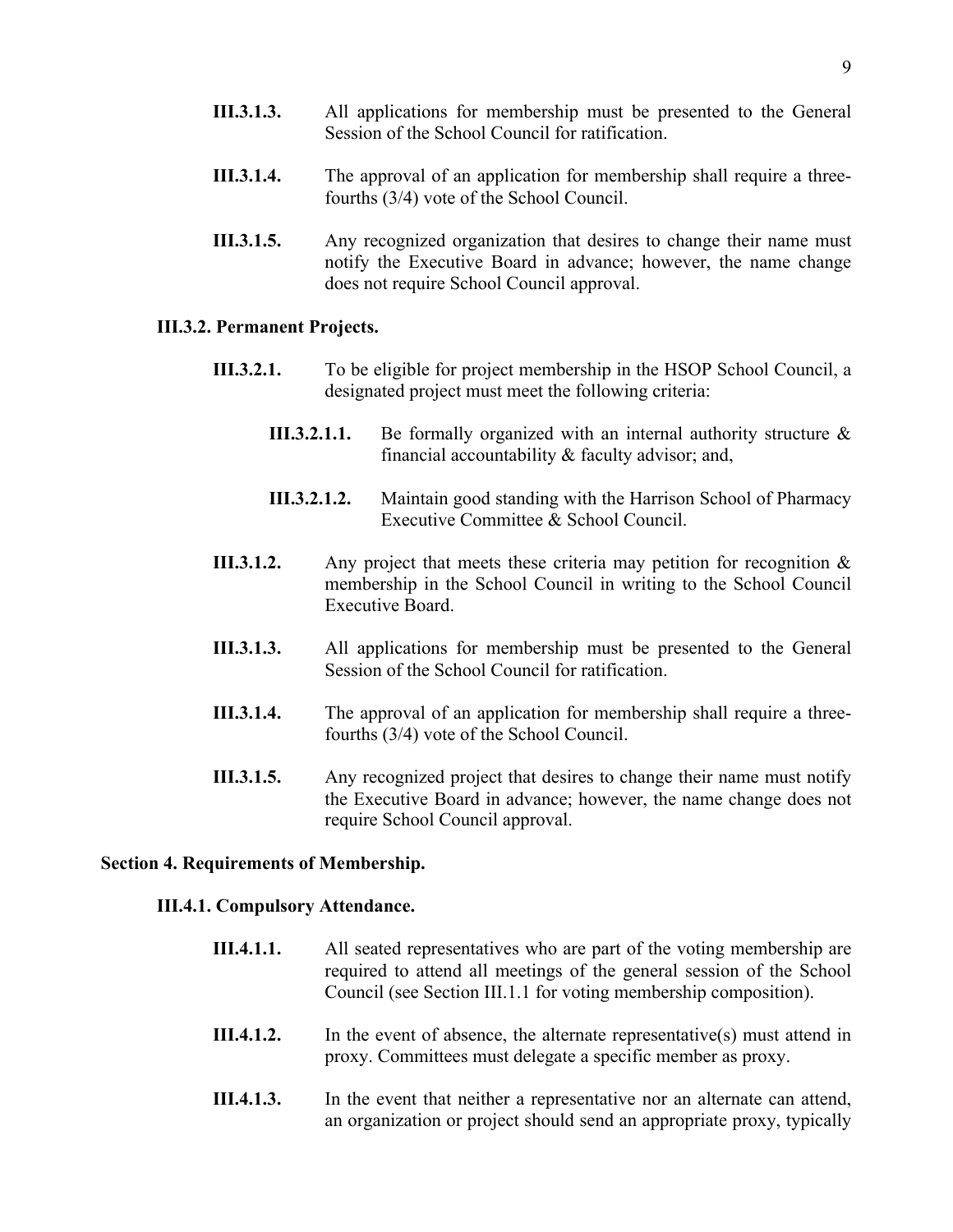a member of that organization's executive, to represent the organization.

- **III.4.1.4.** If none of these criteria can be met, the organization or committee shall receive an absence. An absence shall be marked by default if roll is called & no representative is present for a given organization, project, or committee, or at-large representative(s).
- **III.4.1.5.** Each organization, project, & committee shall receive a maximum of two (2) absences per semester.
- **III.4.1.6.** Each respective class' justices shall together receive a maximum of two (2) absences per semester.
- **III.4.1.7.** Excepted from compulsory attendance are the justices of the P4 class.
- **III.4.1.8.** Each individual member of the Executive Board shall receive a maximum of two (2) absences per semester.

# **Section 5. Disciplinary Procedures.**

#### **III.5.1. Attendance Violations.**

- **III.5.1.1.** Upon each absence, the Secretary shall send in writing a notice of warning to the offending organization, project, committee, officer, or group of class justices.
- **III.5.1.2.** Upon the second absence, the Secretary shall both send warning to the offending body & report the group to the Executive Board. The Board may both recommend communication with the offending body at this time  $\&$  move to censure the member on the floor.
- **III.5.1.3.** Upon the third absence, the Secretary shall report the group to the Executive Board, whereupon the offending body shall be reported as delinquent, notified, & shall lose all right to representation for the remainder of the semester  $\&$  the respective representative(s) shall be suspended  $&$  barred from the floor.
- **III.5.1.4.** In the case of committees, the Executive Board shall nominate a new chair & members, if necessary, subject to approval by the School Council. In addition, the School Council reserves the right to make nominations from the floor.
- **III.5.1.5.** In the case of class justices, the Executive Board shall conduct a special election to elect new class justice(s)  $\&$  alternate(s), if necessary, subject to approval by the School Council & governed by Article IV. The School Council reserves the right to make nominations from the floor.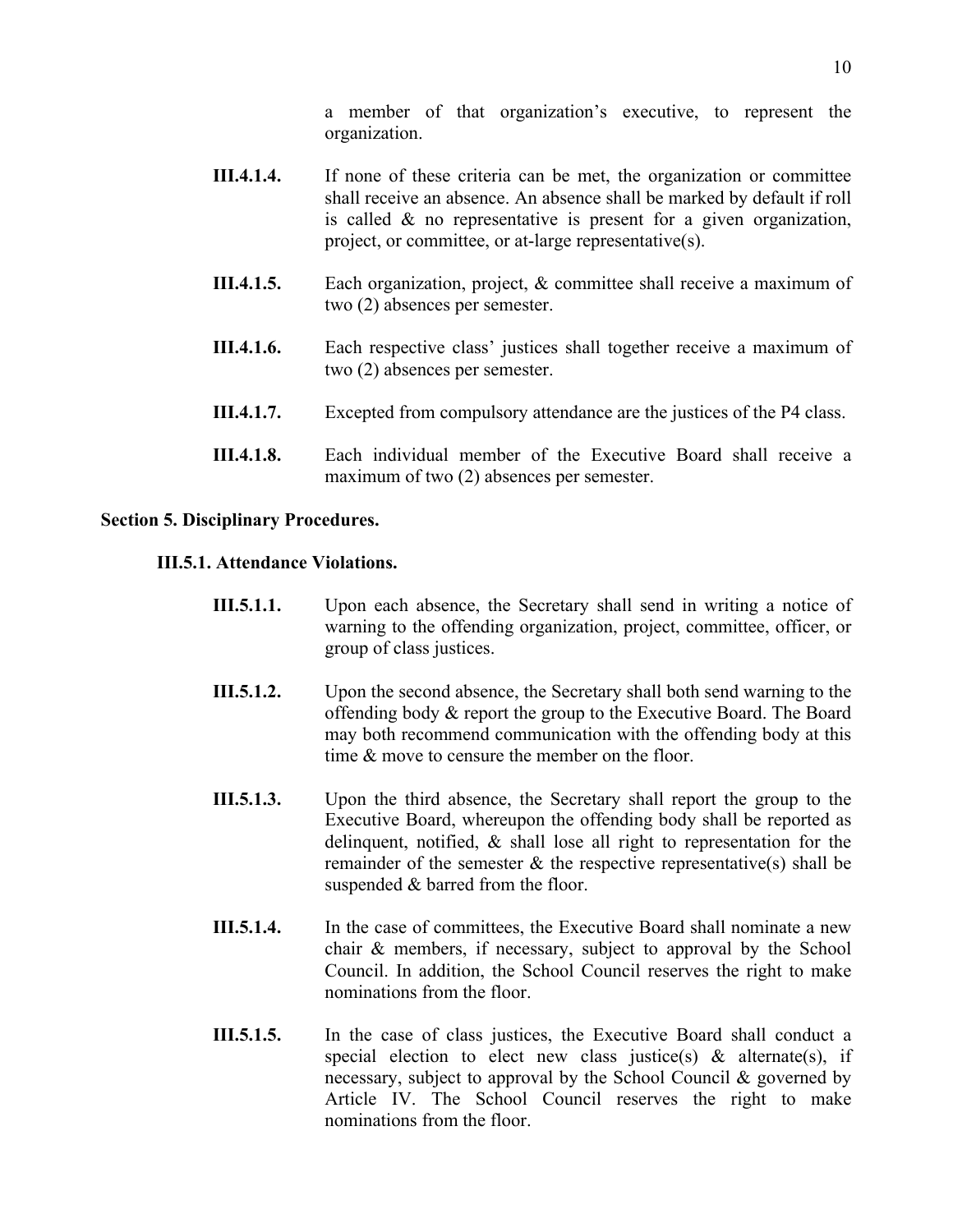**III.5.1.6.** Reinstatement of a delinquent organization must be initiated by the Executive Board no later than the following semester  $\&$  shall require approval by the School Council by a two-thirds (2/3) majority.

# **III.5.2. Violations of Order.**

- **III.5.2.1.** Members who violate parliamentary procedure shall be dealt with in accordance with the authority by which such order is enforced and/or by standing rules indicated in the Code of Regulations.
- **III.5.2.2.** In the event of indefinite suspension, the offending member may appeal in writing to the Executive Board, who shall consider the appeal on a case-by-case basis & issue a ruling before the next general meeting of the School Council.

# **III.5.3. Misconduct & Violations of Professionalism.**

- **III.5.3.1.** Any member found to be duly convicted of violating any federal, state, or local statute shall be subject to potential parliamentary disciplinary proceedings as seen fit by the School Council.
- **III.5.3.2.** Any member found to be duly convicted of violating any code of Auburn University, the Harrison School of Pharmacy, the Auburn University Student Government Association; or of violating the Auburn SGA Code of Laws; or of the HSOP Code of Professionalism, shall be subject to potential parliamentary disciplinary proceedings as seen fit by the School Council.

# **Section 6. Resignation & Vacancy.**

# **III.6.1. Organization & Project Representatives & Alternates.**

- **III.6.1.1.** Resignation of an organization or project representative or alternate must be submitted in writing to the Executive Board.
- **III.6.1.2.** Any representative not present for roll call that does not submit official notice of resignation will be considered absent & subject to disciplinary procedures as outlined in section III.5.1.
- **III.6.1.3.** In the event any representative or alternate of any recognized organization or project resigns their position, that organization or project must send a replacement to the School Council within fifteen (15) days of the original receipt of notice of resignation by the Executive Board.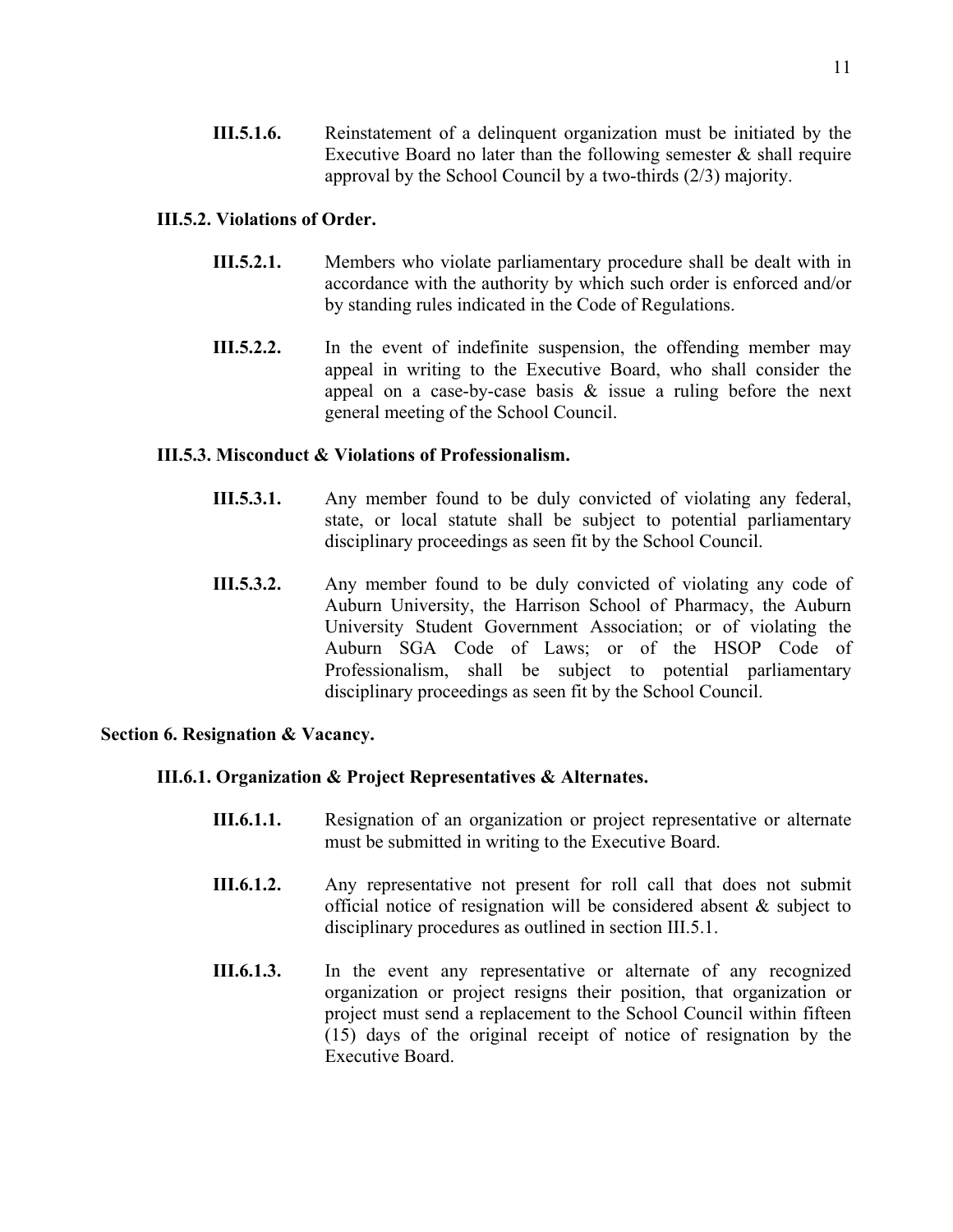- **III.6.1.4.** Such an organization or project may appeal to the Executive Board in writing for an extension & the appeal shall be considered on a caseby-case basis.
- **III.6.1.5.** Any organization or project that does not provide suitable replacement either within fifteen (15) days or within the timeframe of an extension provided by the Executive Board shall forfeit full benefits of membership until the replacement is provided.
- **III.6.1.6.** The School Council shall not regulate the manner in which an organization or project's representative replacement is internally selected, elected, or appointed, in accordance with sections IV.1.3 & IV.1.4.

# **III.6.2. Committees.**

- **III.6.2.1.** Resignation of any committee member must be submitted in writing to the Executive Board.
- **III.6.2.2.** Any committee chair not present for roll call that does not submit official notice of resignation will be considered absent & subject to disciplinary procedures as outlined in section III.5.1.
- **III.6.2.3.** In the event of the resignation of a committee member or committee chair, the Executive Board shall nominate suitable replacement(s), subject to the approval of the School Council. In addition, the School Council reserves the right to make nominations from the floor.

# **III.6.3. Class Justices & Alternates.**

- **III.6.3.1.** Resignation of any class justice or alternate must be submitted in writing to the Executive Board.
- **III.6.3.2.** Any class justice not present for roll call that does not submit official notice of resignation will be considered absent & subject to disciplinary procedures as outlined in section III.5.1.
- **III.6.3.3.** In the event of the resignation of a class justice or alternate, the Executive Board shall conduct a special election to elect new class justice(s)  $\&$  alternate(s), if necessary, subject to approval by the School Council & governed by the rules set forth in Article IV. The School Council reserves the right to make nominations from the floor.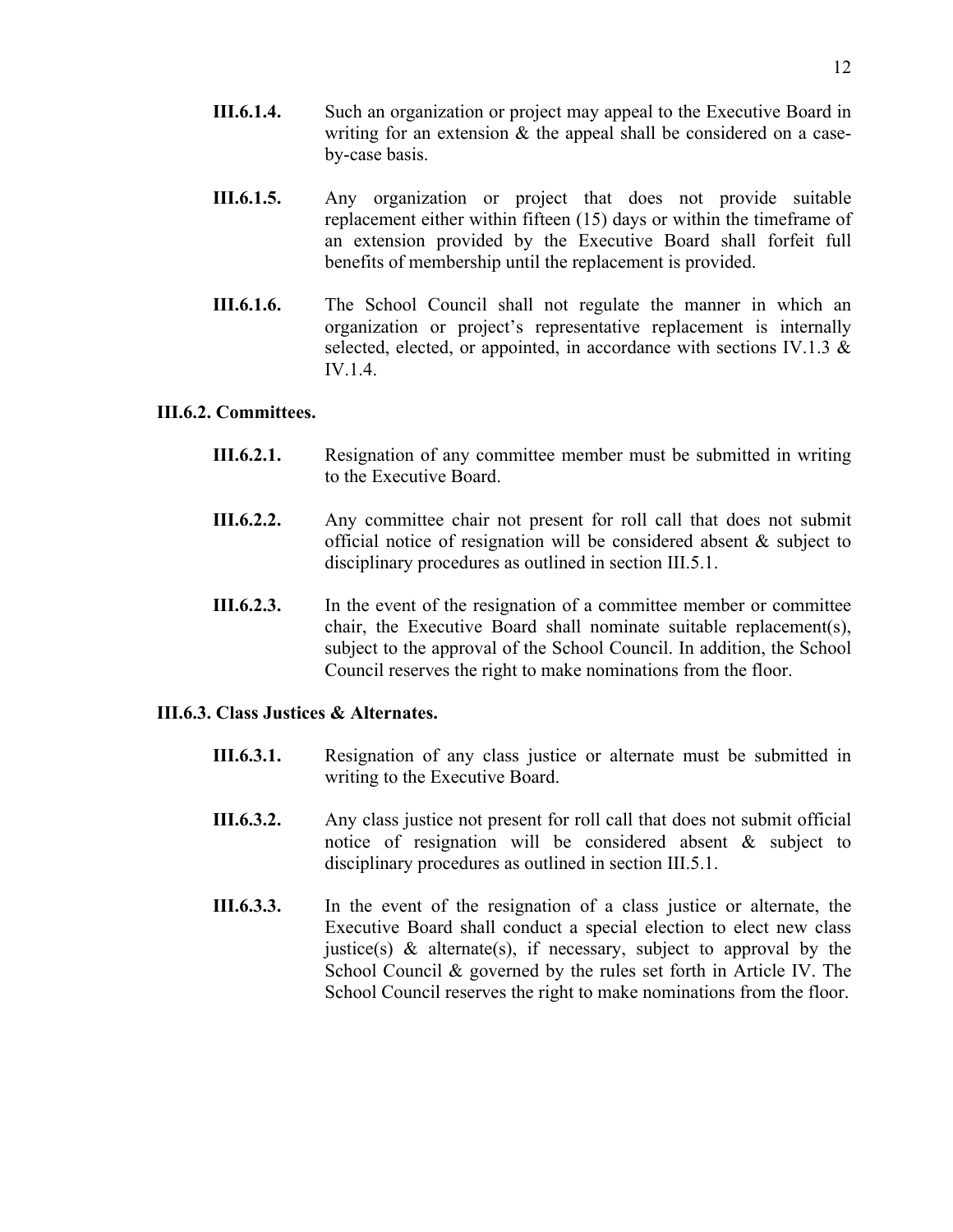# **ARTICLE IV**

# **ELECTIONS & APPOINTMENTS**

#### **Section 1. Rules Governing Elections.**

#### **IV.1.1.Authority for Elections of the Executive Board.**

- **IV.1.1.1.** Elections for the President, Vice-President Auburn, & SGA Senator shall be conducted in accordance with the Auburn University SGA Code of Laws (see AU SGA Code of Laws, Title VII, Chapters 700- 799), administered by the SGA Election Board.
- **IV.1.1.2.** Elections for Vice-President Mobile, Treasurer Auburn, Treasurer Mobile, & Secretary shall be conducted under the authority of the presiding Executive Board at the time of normally scheduled Auburn SGA elections.

#### **IV.1.2. Authority for Elections of School Council Members.**

- **IV.1.2.1.** Elections for Class Justices & Committee Chairs both standing & adhoc shall be administered under the authority of the presiding Executive Board within timeframes specified in Article III.
- **IV.1.2.2.** Class Justices & Standing Committee Chairs must be elected & seated no later than the second meeting of the General Session of the School Council in the fall semester.

#### **IV.1.3. Authority for Elections of Organization Representatives.**

- **IV.1.3.1.** Elections for organization representatives shall be conducted under the supervision of each organization's respective executive body.
- **IV.1.3.2.** Member organizations must elect & confirm their representative & report them to be seated no later than the second meeting of the General Session of the School Council in the fall semester.

### **IV.1.4. Authority for Elections of Project Representatives**

- **IV.1.4.1.** Elections for project representatives shall be conducted under the supervision of each organization's respective executive body.
- **IV.1.4.2.** Member projects must elect & confirm their representative & report them to be seated no later than the second meeting of the General Session of the School Council in the fall semester.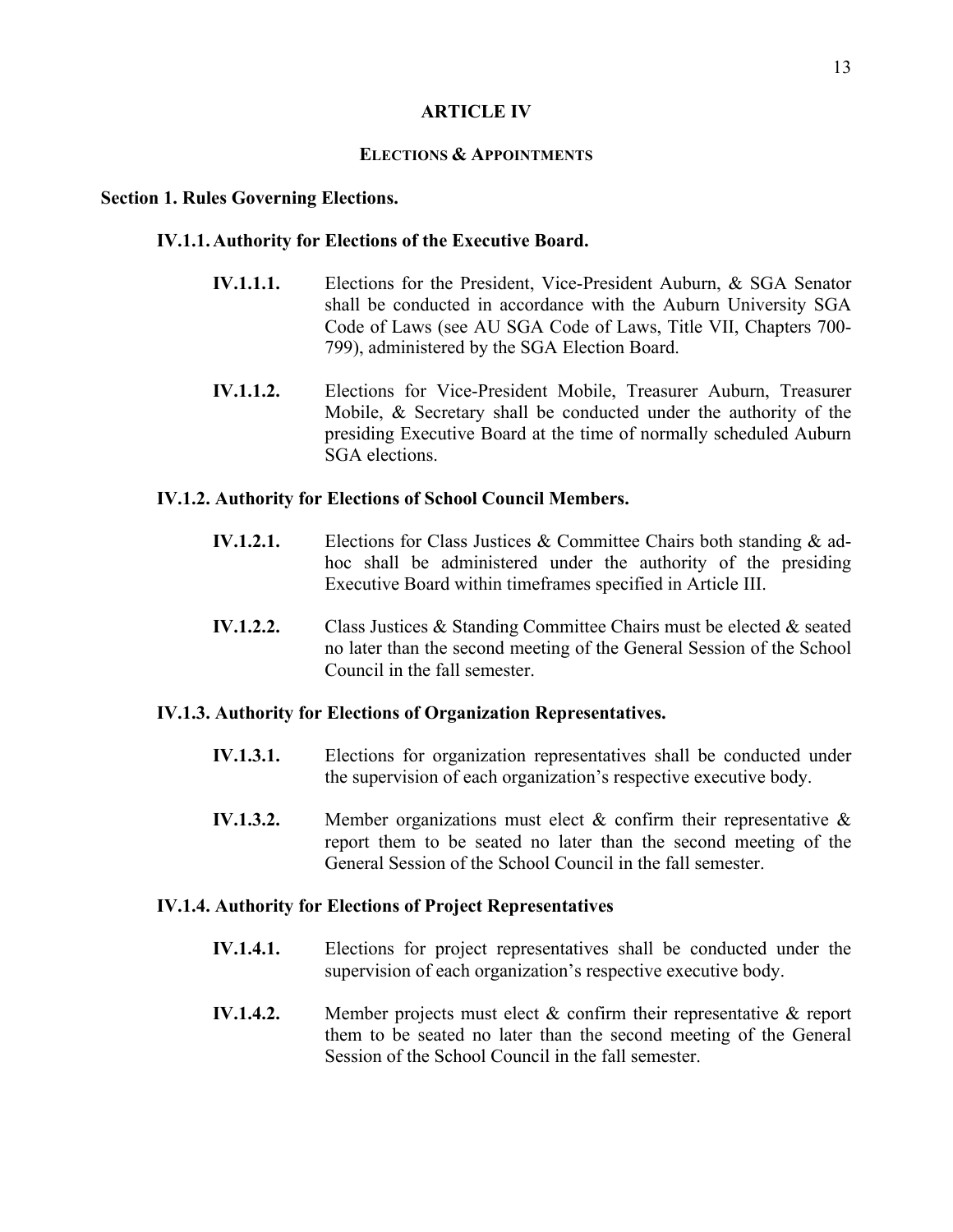#### **Section 2. Manner of Election.**

#### **IV.2.1. Election of the Executive Board.**

- **IV.2.1.1.** Election of the President, Vice-President Auburn, & SGA Senate Representative shall be conducted by the method of administration in use by the Auburn University SGA per the AU SGA Code of Laws, Title VII, Chapters 700-799.
- **IV.2.1.2.** Election of the Vice-President Mobile, Treasurer Auburn, Treasurer Mobile, & Secretary shall be administered under the authority of the presiding Executive Board at the time of the Auburn University SGA elections via a secure system, such as Qualtrics.
	- **IV.2.1.2.1.** The date of the election of members listed in IV.2.1.2 must be no later than two (2) weeks after the date of the official Auburn University SGA elections date.
- **IV.2.1.3.** The presiding Executive Board shall call for nominations for officer positions at the start of election cycle of the Auburn University SGA elections in accordance with the AU SGA Code of Laws, Title VII, Chapters 700-799.

#### **IV.2.2. Election of Committee Chairs & Committee Members**

- **IV.2.2.1.** The presiding Executive Board shall call for nominations for standing committee chairs & members prior to the first meeting of the General Session of the School Council meeting of each fall semester.
- **IV.2.2.2.** The Executive Board shall gather nominations & fill committee positions by appointment. The Executive Board shall present the names of appointees to the General Session of the School Council to be approved, pending objection.
- **IV.2.2.3.** The Executive Board shall assure that all standing committees are filled by the second meeting of the General Session of the School Council meeting in the fall semester.

# **IV.2.3. Election of Class Justices**

- **IV.2.3.1.** The presiding Executive Board shall call for nominations for Class Justices for the P1 through P4 class of pharmacy students.
- **IV.2.3.2.** Elections for Class Justices shall be held during SGA elections or after, providing that all Justices are elected  $\&$  seated by the second meeting of the General Session of the School Council in the fall semester.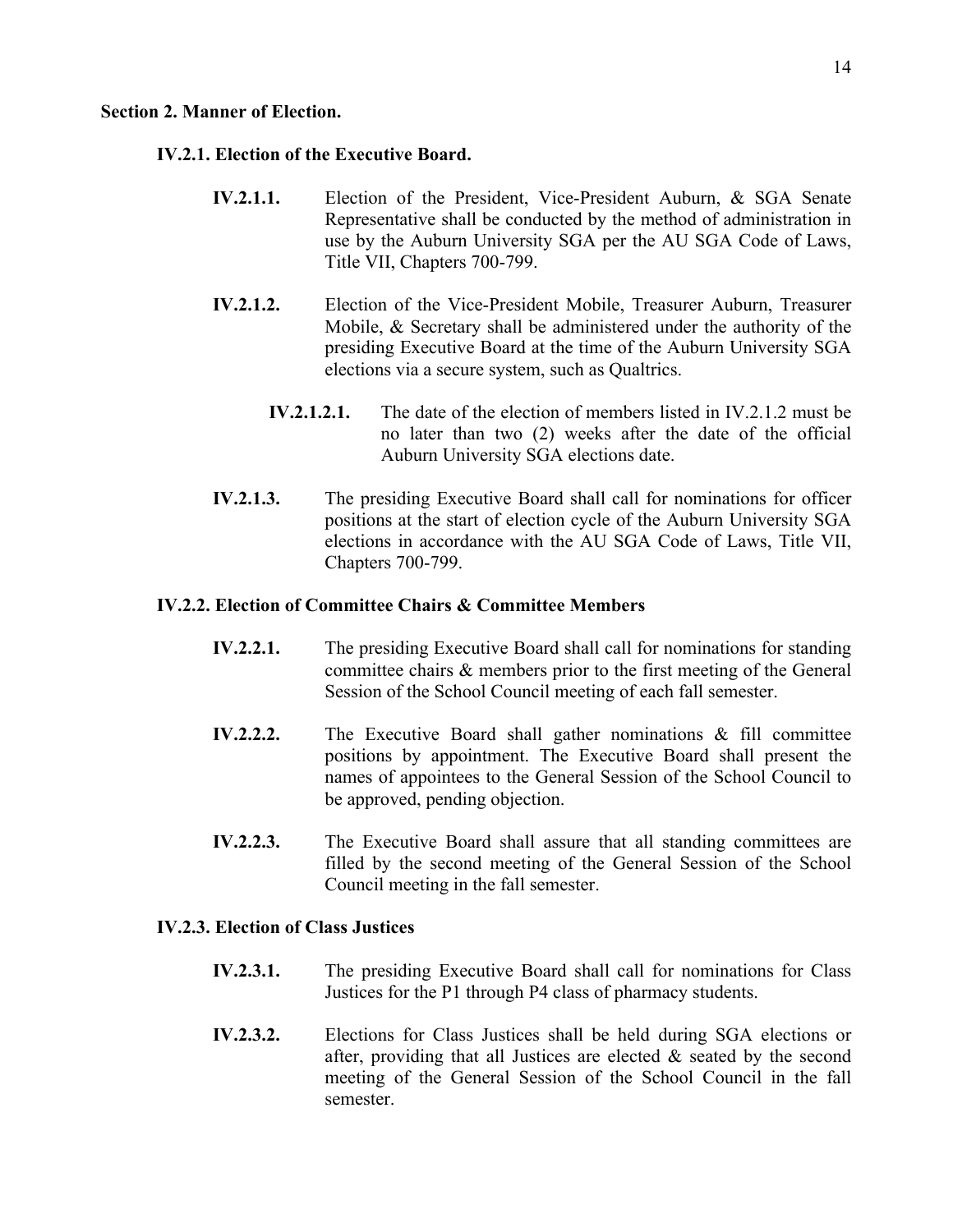**IV.2.3.3.** Elections for P1 Class Justices shall be completed by September 7 of the year of their respective term(s).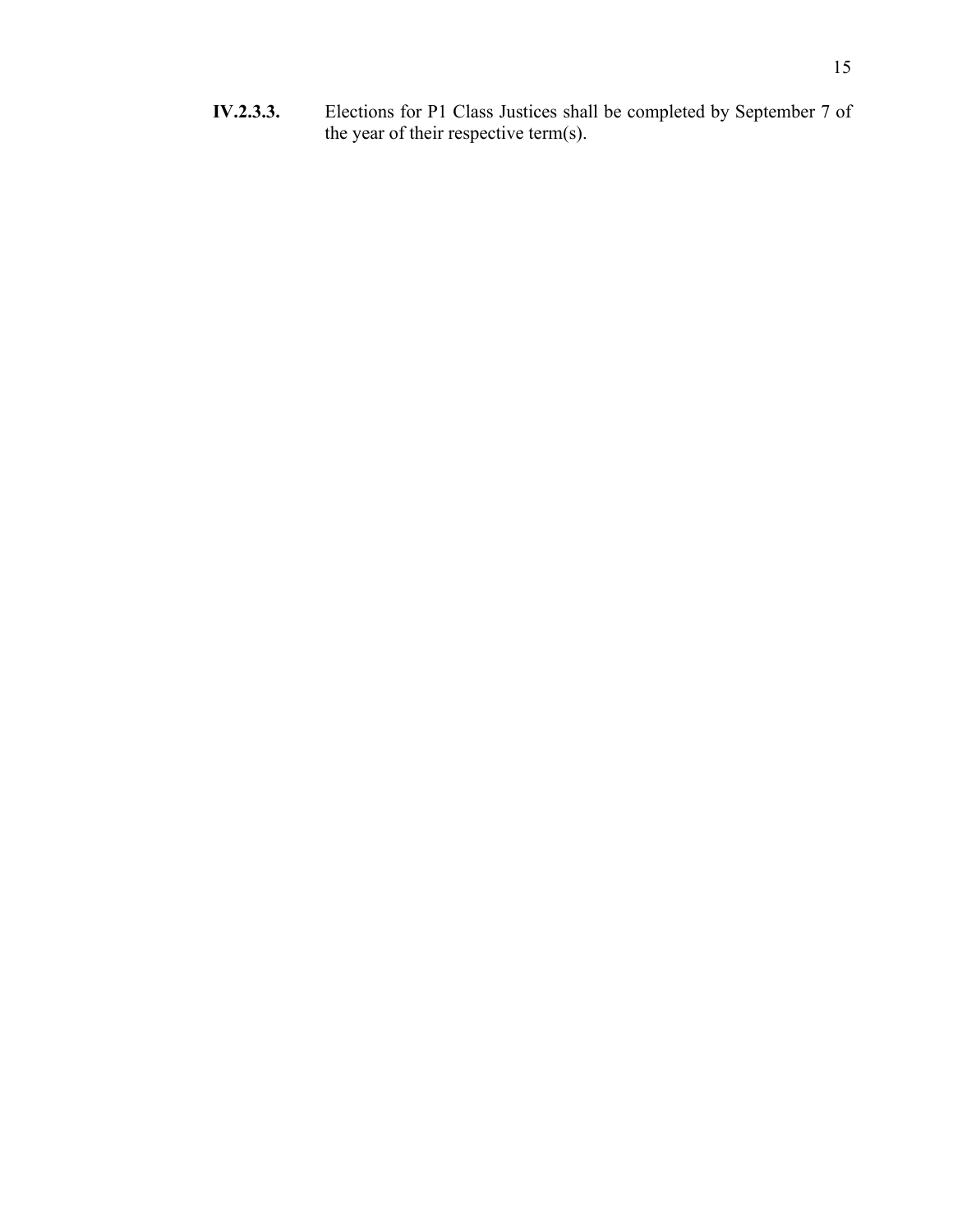#### **ARTICLE V**

# **OFFICERS**

# **Section 1. Names of Officers.**

**V.1.1.** The officers of the HSOP School Council shall consist of the President, Vice-President Auburn, Vice-President Mobile, SGA Senator, Treasurer Auburn, Treasurer Mobile, and Secretary.

#### **Section 2. Duties of Officers.**

# **V.2.1. Duties of the President.**

- **V.2.1.1.** Preside over all meetings of the Executive Board. **V.2.1.2.** Preside over all general session meetings of the School Council. **V.2.1.3.** Enforce all rules, regulations, & the Constitution & Bylaws of the School Council. **V.2.1.4.** Enforce the responsibility of other officers of the School Council to discharge their duties in accordance with Code of Regulations & the Constitution & Bylaws of the School Council. **V.2.1.5.** Oversee the proper appointment & activities of all committees both standing & ad-hoc, including a conference committee meeting each semester. **V.2.1.6.** Delegate all responsibilities & duties reserved for the Executive Board.
- **V.2.1.7.** Provide reasonable notice of at least twenty-four (24) hours to all members of the School Council concerning the scheduling of special meetings & the cancellation of general session meetings.
- **V.2.1.8.** Present biannually to the corporate body of HSOP at the Professional Seminar Series.
- **V.2.1.9.** Address the incoming P1 class at the white coat ceremony that occurs during the fall semester of their term.
- **V.2.1.10.** Address their graduating class at the commencement ceremony the May following the end of their term.
- **V.2.1.11.** Act as liaison between the HSOP administration, faculty, staff, & the student body.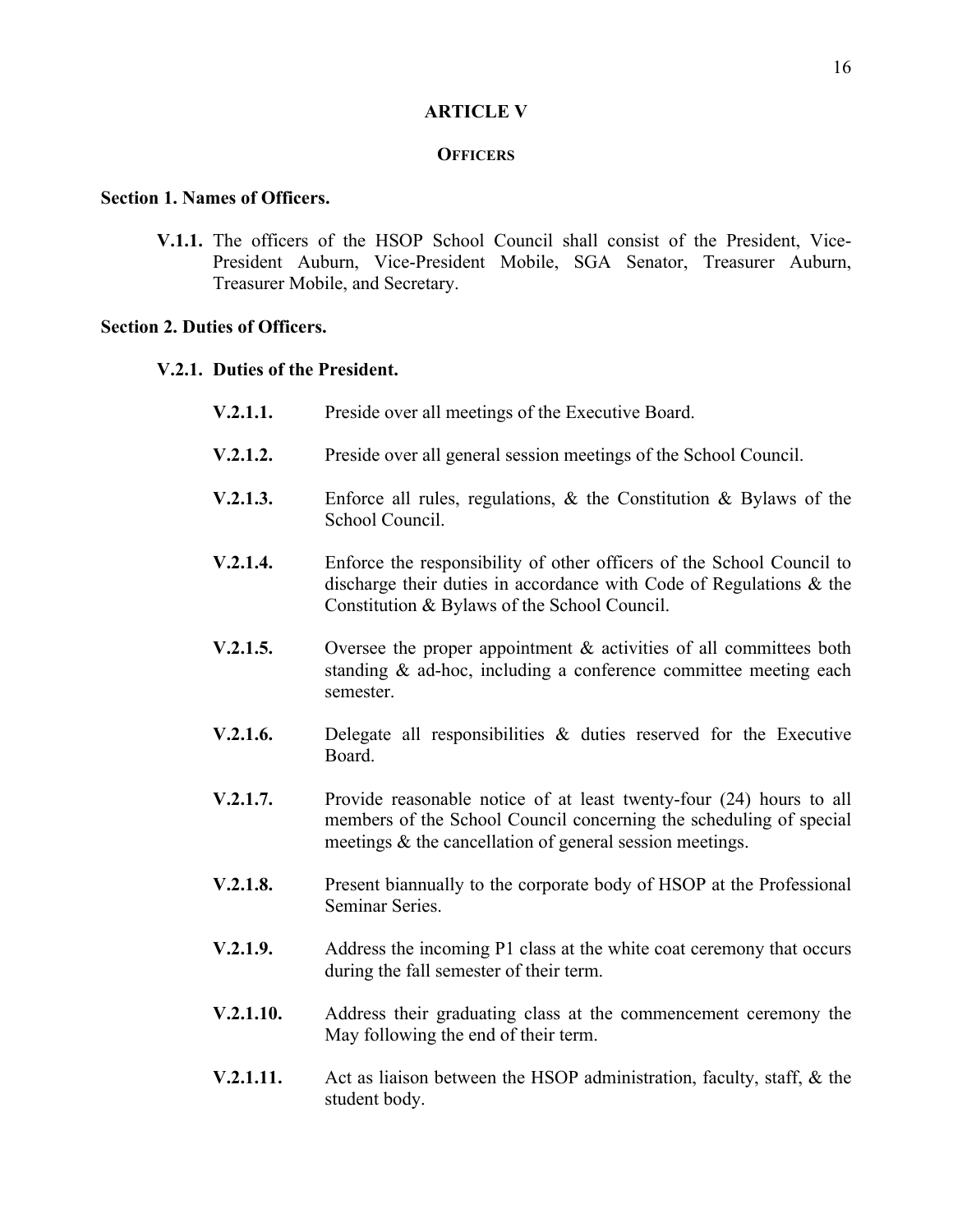**V.2.1.12.** Represent the HSOP School Council at any events or meetings where such presence would be warranted.

# **V.2.2. Duties of the Vice-President(s)**

- **V.2.2.1.** Serve as parliamentarian during general meetings of the School Council.
- **V.2.2.2.** Preside at general meetings of the School Council in the absence of the President.
- **V.2.2.3.** Assist the President in enforcing all rules, regulations, & the Constitution & Bylaws of the HSOP School Council.
- **V.2.2.4.** Oversee scheduling & logistics associated with general meetings of the School Council, meetings of the Executive Board, & activities of the School Council where appropriate.
- **V.2.2.5.** Depending on whether the President is on the Auburn or Mobile campus, assume the duties of the President in the event the President is unable to do so or the office of President is vacated for any reason.
- **V.2.2.7.** Depending on whether the President is on the Auburn or Mobile campus, the Vice-President(s) shall act in their capacity to represent the HSOP School Council in the absence of the President on their respective campus at events or meetings where such presence would be warranted.

# **V.2.3. Duties of the Senator.**

- **V.2.3.1.** Discharge their office in compliance with the Auburn University SGA Code of Laws, the rules of the SGA Senate, & the AU SGA Constitution & Bylaws.
- **V.2.3.2.** Report any pertinent Senate business to the general School Council.
- **V.2.3.3.** Serve as parliamentarian at general meetings of the School Council in the absence of the Vice-President(s).
- **V.2.3.4.** Preside at general meetings of the School Council in the absence of the President & Vice-President(s).
- **V.2.3.6.** Serve as liaison between the HSOP School Council & SGA Senate.
- **V.2.3.7.** Represent the interests of HSOP in the SGA Senate.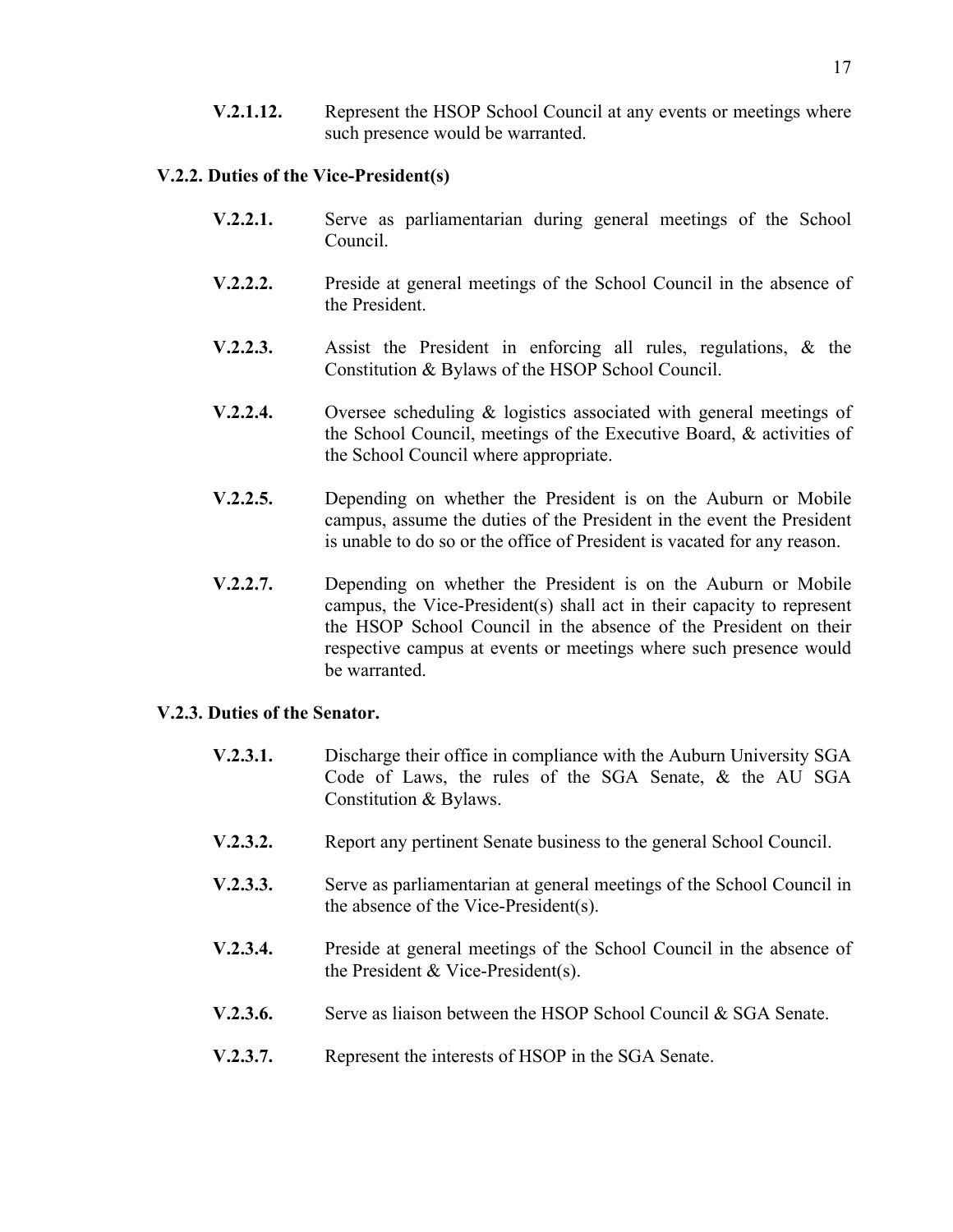**V.2.3.8.** Maintain familiarity with & consult with the president on all matters related to the HSOP School Council Constitution & Bylaws & the HSOP School Council Code of Regulations.

#### **V.2.4. Duties of the Treasurer(s).**

- **V.2.4.1.** Handle financial affairs of the School Council & collect any assessments levied by the School Council or Executive Board.
- **V.2.4.2.** Ensure the School Council receives Special Activity Projects (SAP) funding at the start of the Auburn University SGA fiscal year annually.
- **V.2.4.3.** Maintain up-to-date records for all bank accounts.
- **V.2.4.4.** Maintain up-to-date records for all schedules, program budgets, special program budgets, ledgers, etc.
- **V.2.4.5.** Field all expense reports & refer expenses requiring prior authorization to the Executive Board for approval.
- **V.2.4.6.** In conjunction with the Executive Board prepare the annual budget to be submitted to the Auburn University SGA.
- **V.2.4.7.** Keep a permanent record of all transactions of the School Council.
- **V.2.4.8.** Serve as Director of Fundraising, *ex officio*, overseeing the activities of the Fundraising Committee.

#### **V.2.5. Duties of the Secretary.**

- **V.2.5.1.** Keep a current roll of current membership of the School Council & report all absences to the Executive Board.
- **V.2.5.2.** Prepare & maintain the minutes from each general meeting of the School Council & report the minutes to the student body in a timely manner.
- **V.2.5.3.** In conjunction with the president & senator, maintain an up-to-date & permanent record of the Constitution & Bylaws & all rules & regulations of the HSOP School Council.
- **V.2.5.4.** Keep accurate & up-to-date records of all non-financial paperwork relevant to the School Council & Executive Board.
- **V.2.5.5.** Preside at general meetings of the School Council in the absence of the President, Vice President(s), & Senator.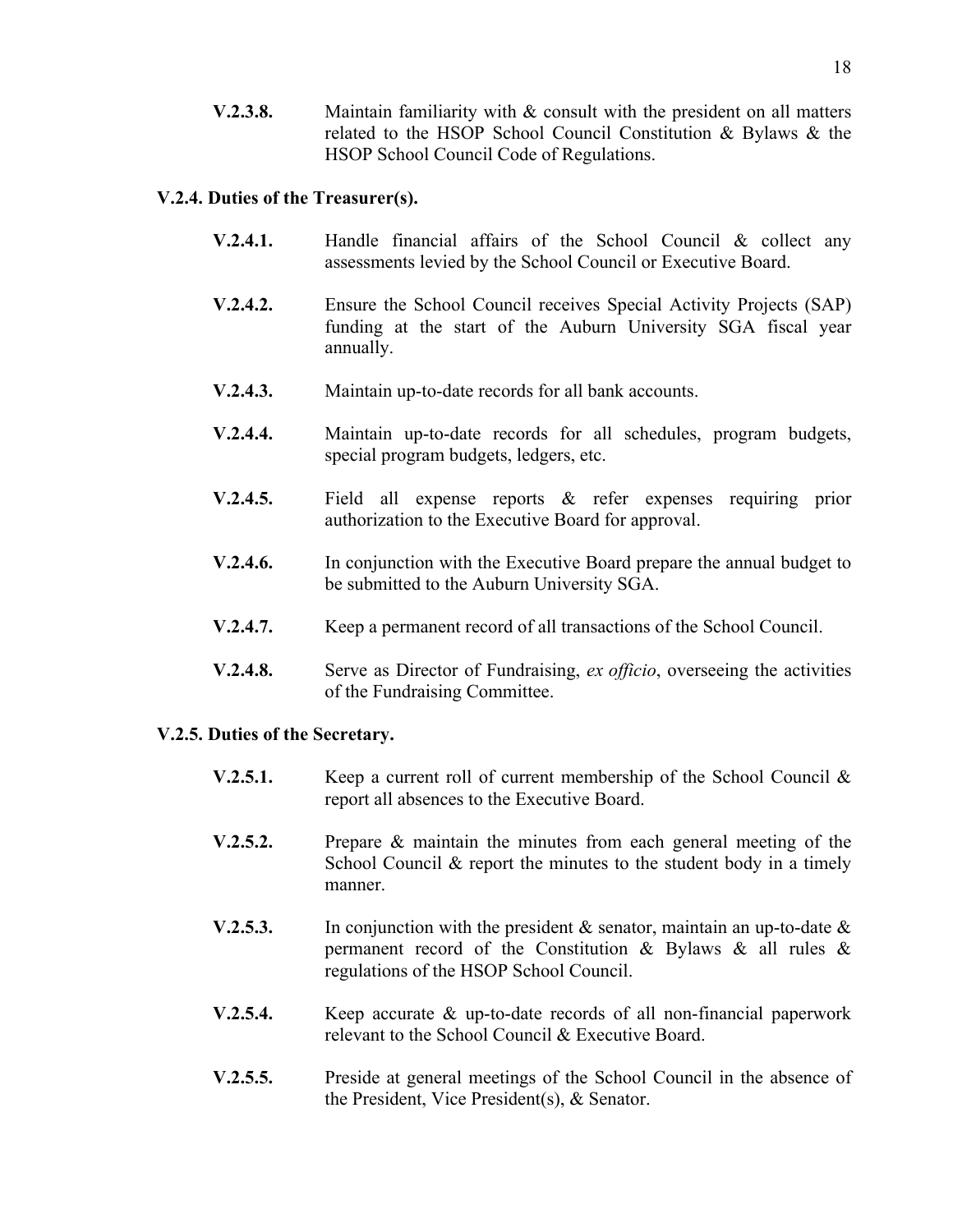**V.2.5.6.** Track all legislation through the School Council including assigning identifier(s), making edits & amendments on the floor, & ensuring that legislation is properly updated & maintained.

# **Section 3. Eligibility for Office.**

# **V.3.1. Full Term Requirement.**

- **V.3.1.1.** Any candidate for office in the HSOP School Council must announce their date of externship & graduation prior to each election.
- **V.3.1.2.** Any candidate seeking to run in the HSOP School Council elections shall not be eligible for office if the candidate's date of externship or graduation prevents them from competing one full term of office.
- **V.3.1.3.** One full term is defined as beginning when elections are complete in the spring semester & ending when new officers are installed the following year.

# **V.3.2. Candidacy Requirements.**

- **V.3.2.1.** Each candidate shall be required to submit a platform to the presiding Executive Board.
- **V.3.2.2.** Candidates shall have no honor board violations.
- **V.3.2.3.** Candidates shall maintain a GPA of 2.5 on a 4.0 scale, or as required by the SGA Code of Laws, whichever is higher.
- **V.3.2.4.** Candidates running for School Council President shall not be permitted to serve as president of any other HSOP organization.
- **V.3.2.5.** The candidate(s) for SGA Senator shall be a student on the Auburn campus.

#### **Section 4. Term(s) of Office.**

- **V.4.1.** The term of office for all officers shall be approximately one year, spanning the time from the conclusion of SGA elections & installment of officers in the spring, to the installation of new officers the following spring.
- **V.4.2.** The dates for installation of the President, Vice-President Auburn, & SGA Senator shall be assigned in accordance with the Auburn University SGA Code of Laws.
- **V.4.3.** The dates for installation of all other officers shall not be more than two (2) weeks after announcement of election results by the Auburn University SGA Election Board.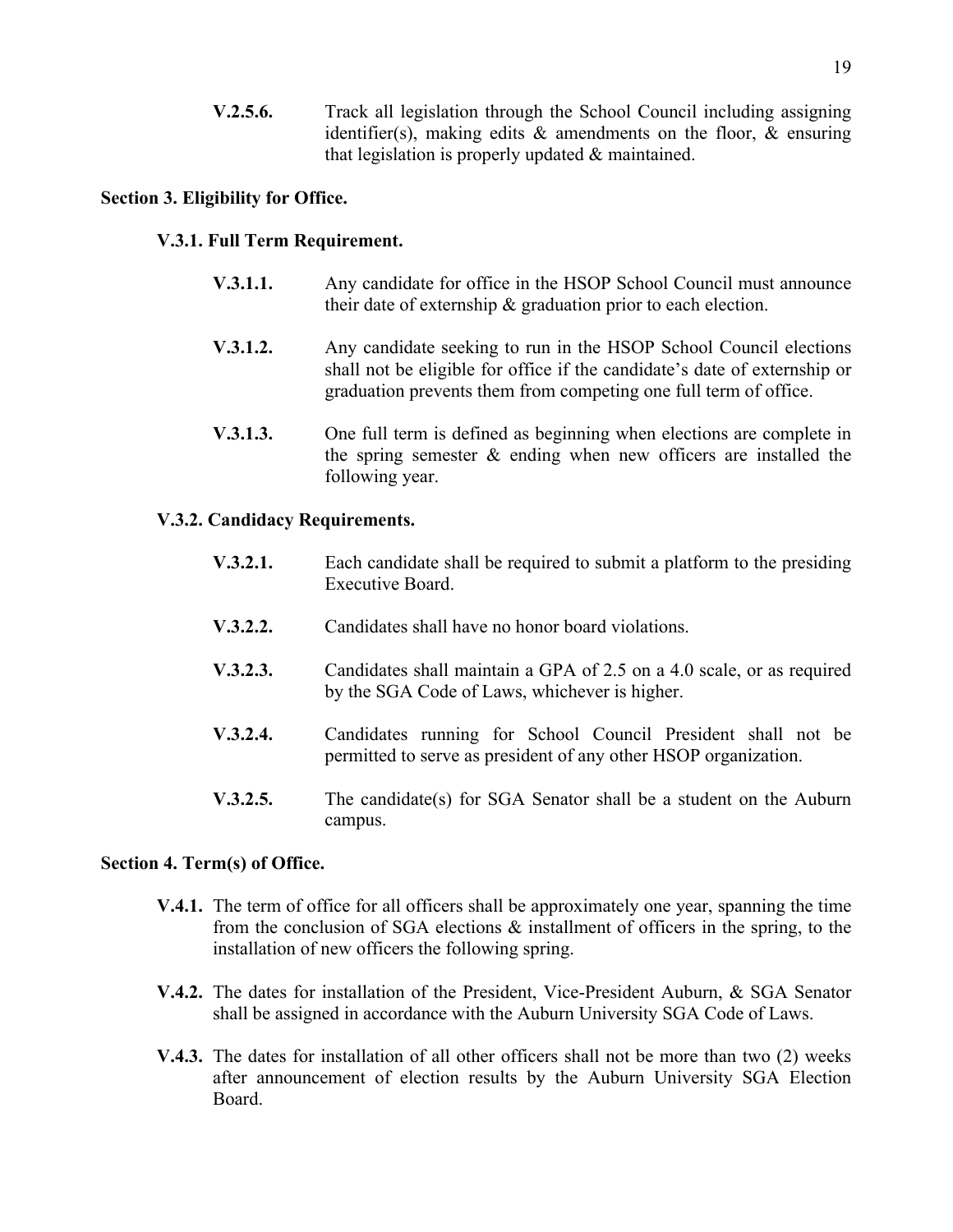# **Section 5. Removal from Office & Disciplinary Procedures.**

# **V.5.1. Discipline of Officers.**

- **V.5.1.1.** Officers of the School Council are subject to discipline for offenses including, but not limited to, attendance violations, violations of order, misconduct, violations of the HSOP Code of Professionalism, & failure to execute the duties of their office.
- **V.5.1.2.** Discipline may include suspension, censure, etc. as detailed in Article III, Section 5 of the HSOP School Council Constitution & Bylaws.

### **V.5.2. Vote of No Confidence.**

- **V.5.2.1.** Any member of the School Council may ask for a vote of no confidence with respect to an officer of the Council.
- **V.5.2.2.** A member asking for a vote of no confidence shall be required to present a detailed justification for the request.
- **V.5.2.3.** A vote of no confidence requires two co-sponsors.
- **V.5.2.4.** A successful vote of no confidence gives the presiding Executive Board the authority to limit the scope of the privileges of the censured officer & subjects the officer to compulsory resignation.
- **V.5.2.5.** A vote of no confidence requires a three-quarters (3/4) majority for passage.

#### **V.5.3. Impeachment & Removal from Office**

- **V.5.3.1.** In the event an officer refuses resignation following a vote of no confidence, any member of the Council may petition for a vote of impeachment.
- **V.5.3.2.** A member asking for a vote of impeachment shall be required to present a detailed justification for the request.
- **V.5.3.3.** A vote of impeachment also requires two co-sponsors.
- **V.5.3.4.** A vote of impeachment cannot be brought against an officer unless they have previously been censured with a vote of no confidence.
- **V.5.3.5.** A vote of impeachment requires a three-quarters (3/4) majority for passage.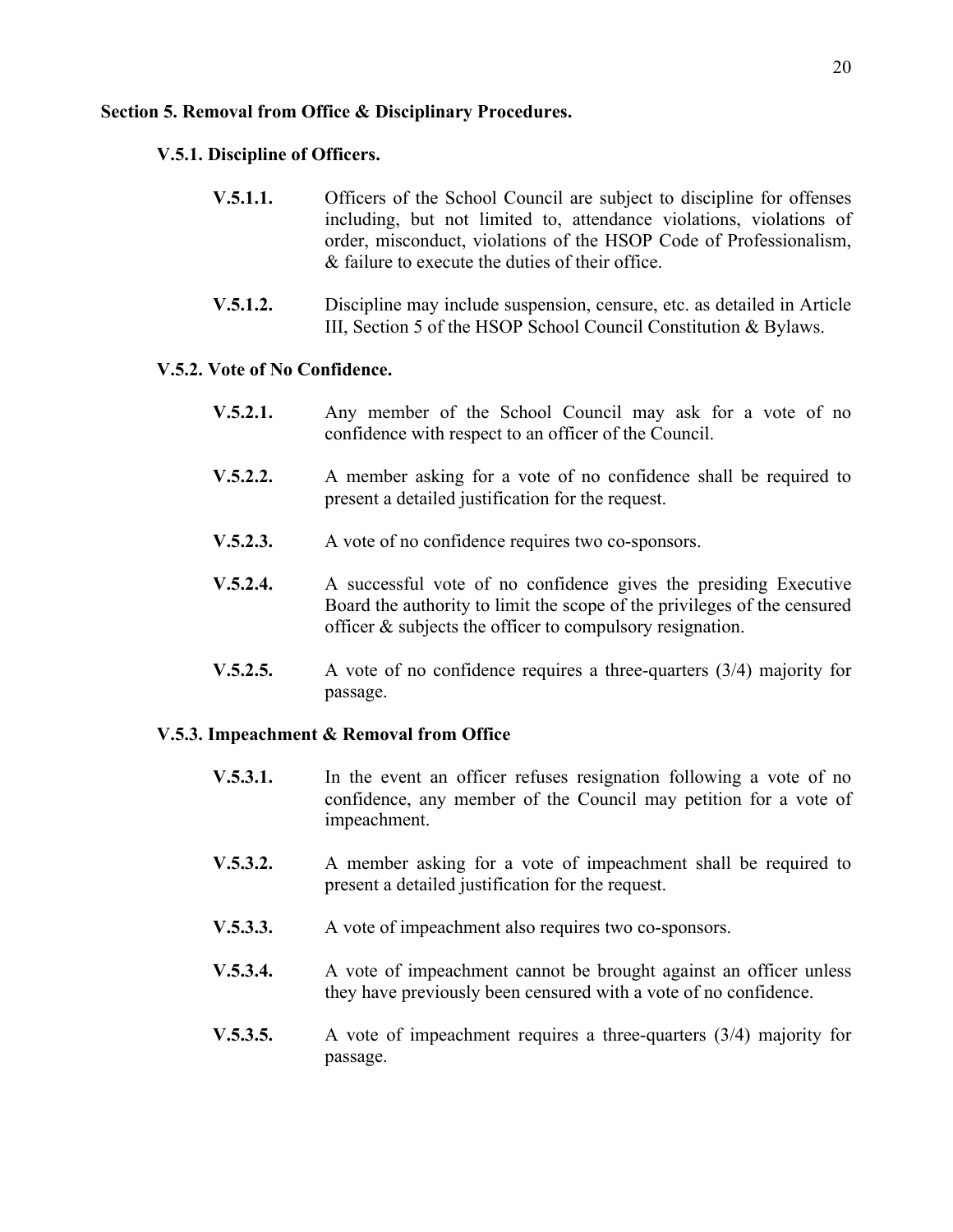**V.5.3.6.** A successful vote of impeachment results in immediate removal from office & termination of all pursuant rights, privileges, and responsibilities.

#### **Section 6. Resignation & Vacancy.**

# **V.6.1. Resignation of an Officer**

- **V.6.1.1.** Resignation of any officer must be submitted in writing to the Executive Board.
- **V.6.1.2.** The Executive Board may recommend delay of resignation in order to provide a period of time for transitioning a replacement officer.
- **V.6.1.3.** Any officer not present for roll call that does not submit official notice of resignation shall be considered absent & subject to disciplinary procedures as outlined in section III.5.1.
- **V.6.1.4.** In the event of the resignation of the President of the School Council, the Vice-President of the School Council shall assume, if able & willing, all duties of the office of the President of School Council for the remainder of the term.
- **V.6.1.5.** In the event the Vice-President assumes the office of the President, the Executive Board shall nominate suitable replacement(s), subject to the approval of the School Council. In addition, the School Council reserves the right to make nominations from the floor.
- **V.6.1.6.** In the event of the resignation of officers excepting the President, the Executive Board shall nominate suitable replacement(s), subject to the approval of the School Council. In addition, the School Council reserves the right to make nominations from the floor.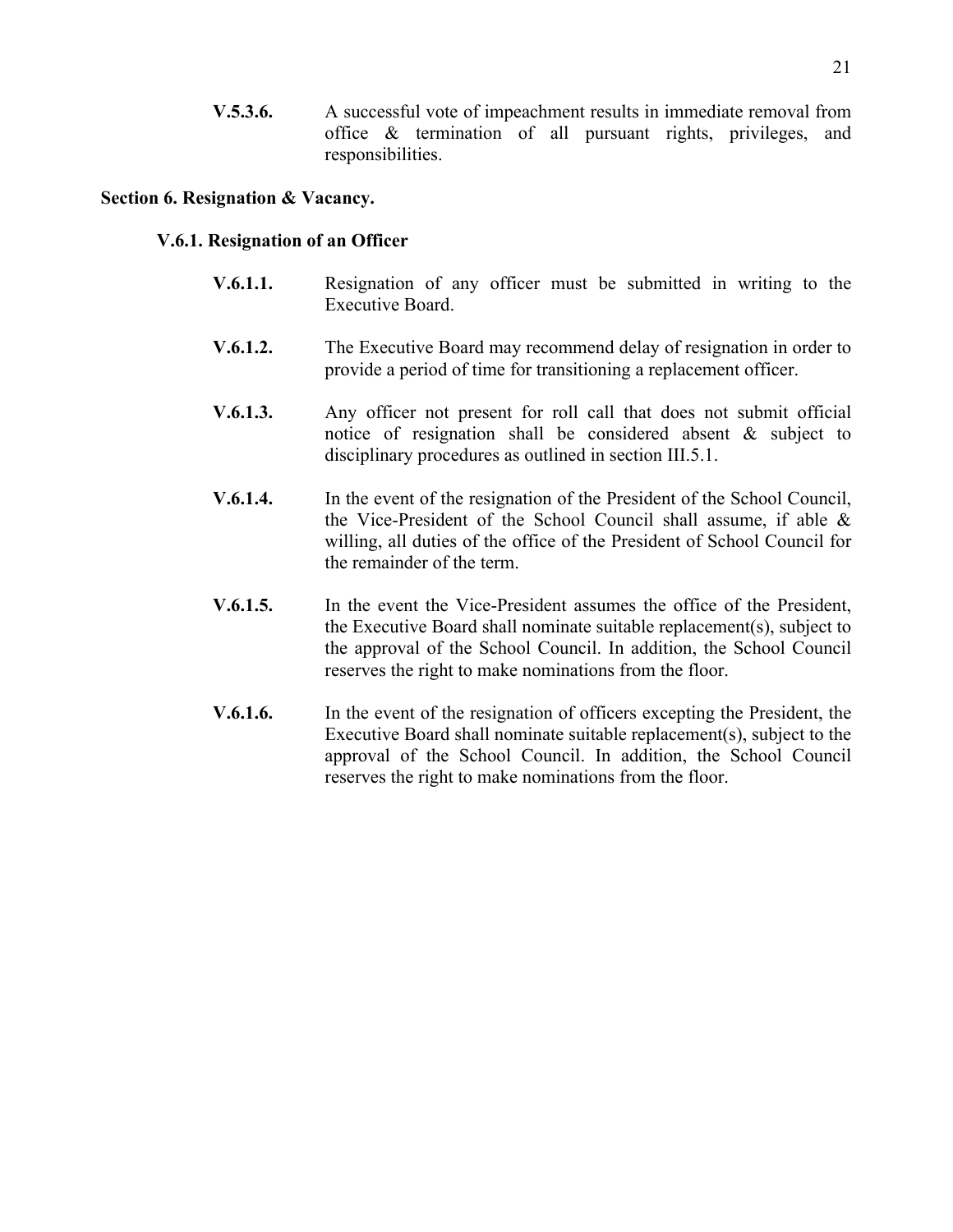# **ARTICLE VI**

# **MEETINGS**

#### **Section 1. Meeting Times.**

- **VI.1.1.** The School Council shall meet in full General Session every other week unless modified by a two-thirds (2/3) vote of the Council.
- **VI.1.2.** The Executive Board shall meet in the intervening weeks when the general School Council is not in session  $\&$  at minimum two (2) times per month.
- **VI.1.3.** The Executive Board shall establish a meeting schedule no later than during the summer & winter preceding each academic semester of the school year.
- **VI.1.4.** The Executive Board shall meet before the General Session of the School Council; thus, the first meeting of each semester shall be of the Executive Board.

#### **Section 2. Quorum.**

**VI.2.1.** Quorum of the general School Council shall be one-half of the total voting membership.

#### **Section 3. Special Meetings.**

- **VI.3.1.** The President of the School Council may call special meetings to order with the consent of two (2) cosponsors, one of which cannot be a member of the Executive Board.
- **VI.3.2.** The President of the School Council shall call special meetings to order upon the written petition of any three (3) members of the Council.
- **VI.3.3.** By default, all normal rules of order apply & attendance of special meetings shall be considered compulsory for all voting members.

#### **Section 4. Cancellation of Meetings.**

**VI.4.1.** The President of the School Council may, barring objection, cancel meetings of the general School Council with a minimum of forty-eight (48) hours' notice.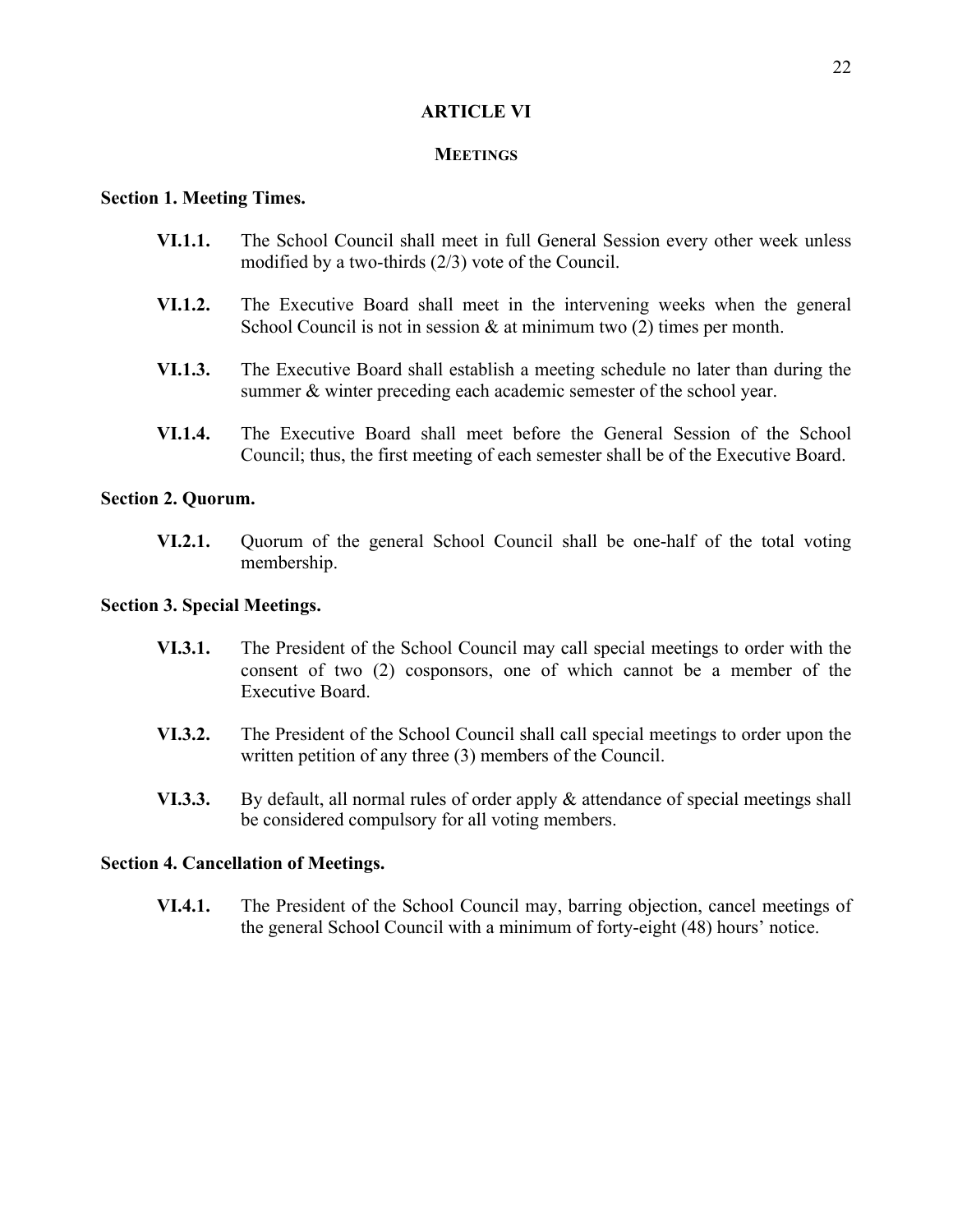# **ARTICLE VII**

# **THE EXECUTIVE BOARD**

#### **Section 1. Board Composition.**

- **VII.1.1.** The Executive Board shall consist of the President, Vice-President Auburn, Vice President Mobile, SGA Senator, Treasurer Auburn, Treasurer Mobile, & Secretary.
- **VII.1.2.** The Council, as it sees fit, may appoint ad-hoc members to the Executive Board per Title V of the HSOP School Council Code of Regulations. The addition of permanent members to the Executive Board shall require amendment(s) to this document.

#### **Section 2. Duties of the Board.**

- **VII.2.1.** The Executive Board shall be responsible for:
	- **VII.2.1.1.** The executive leadership of the HSOP School Council & the protection & judicious enforcement of its bylaws.
	- **VII.2.1.2.** The scheduling & administration of elections.
	- **VII.2.1.3.** The development & approval of the SGA-allotted budget for each academic year & all incidental budgeting according to the HSOP School Council Code of Regulations, Title III, within the term of office.
	- **VII.2.1.4.** The timely & efficient transition of power from one board to the new board-elect in accordance with SGA Code of Laws, Title VI.
	- **VII.2.1.5.** The approval and/or remanding of general & future orders of business.
	- **VII.2.1.6.** All other incidental duties delegated to the Executive Board within the Constitution & Bylaws of the HSOP School Council & HSOP School Council Code of Regulations.
- **VII.2.2.** The individual officers of the Executive Board shall also be responsible for carrying out all duties specified by the Constitution  $\&$  Bylaws  $\&$  the Code of Regulations.

#### **Section 3. Meetings.**

**VII.3.1.** The Executive Board shall meet in accordance with Article VI, Section 1.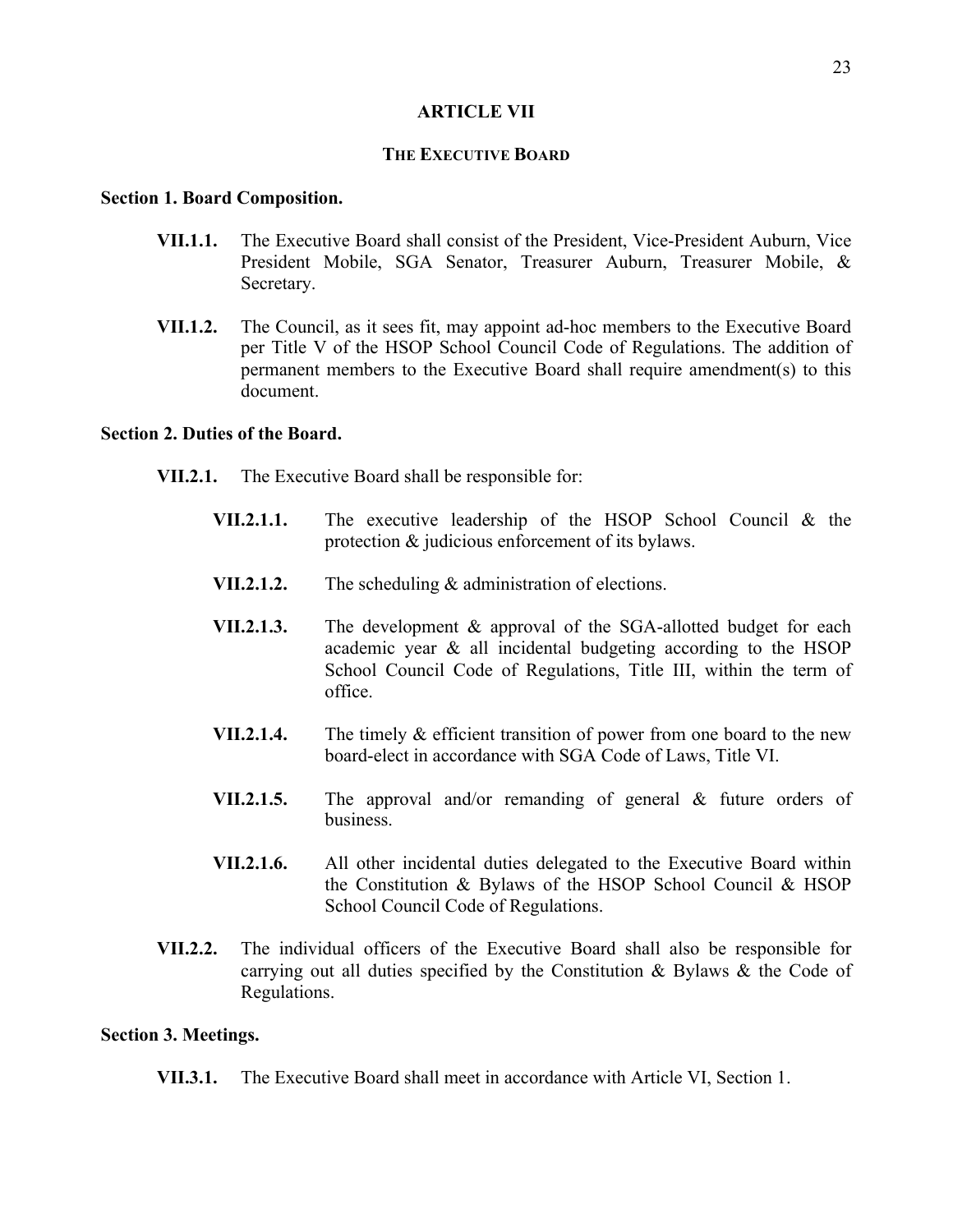**VII.3.2.** The Executive Board reserves the right to call special meetings of the Board without the consent of the General Session of the School Council.

# **Section 4. Removal from Office.**

**VII.4.1.** All members of the Executive Board shall be disciplined and/or removed from office, if the need arises, in accordance with Article V, Section 5.

# **Section 5. Resignations & Vacancies.**

# **VII.5.1. Resignation of a Member of the Executive Board.**

- **VII.5.1.1.** Resignation of any member of the Executive Board must be submitted in writing to the Executive Board itself.
- **VII.5.1.2.** The Executive Board may recommend delay of resignation in order to provide a period of time for transitioning a replacement officer.
- **VII.5.1.3.** Any member not present for roll call that does not submit official notice of resignation shall be considered absent & subject to disciplinary procedures as outlined in section III.5.1 & section V.5.
- **VII.5.1.4.** In the event of the resignation or removal of the President of the School Council, the Vice-President of the School Council shall assume, if able & willing, all duties of the office of the President of School Council for the remainder of the term.
- **VII.5.1.5.** In the event the Vice-President assumes the office of the President, the Executive Board shall nominate suitable replacement(s), subject to the approval of the School Council. In addition, the School Council reserves the right to make nominations from the floor.
- **VII.5.1.6.** In the event of the resignation or removal of members excepting the President, the Executive Board shall nominate suitable replacement(s), subject to the approval of the School Council. In addition, the School Council reserves the right to make nominations from the floor.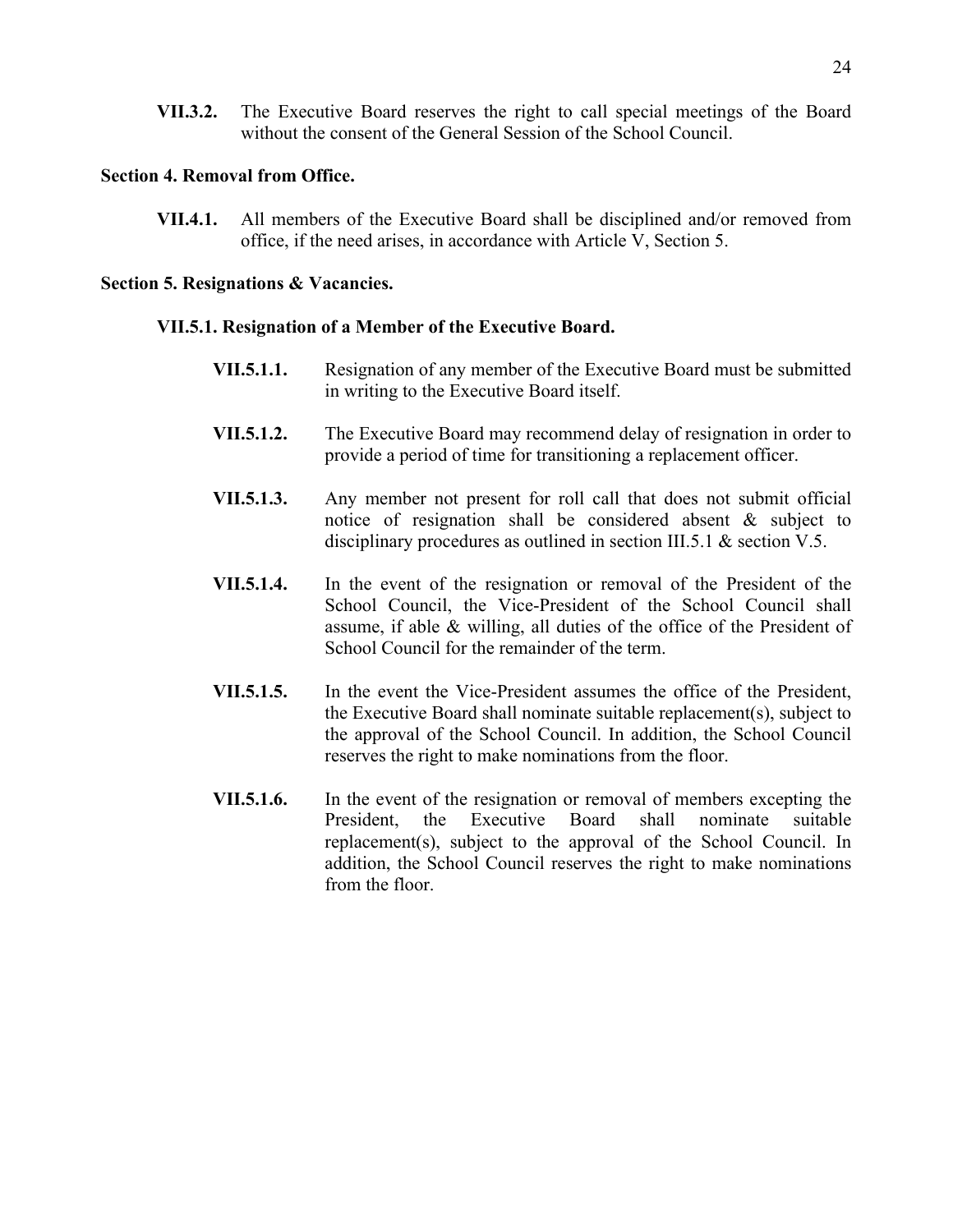# **ARTICLE VIII**

# **COMMITTEES**

#### **Section 1. Standing Committees.**

- **VIII.1.1.** The committees listed in this section are the permanent standing committees of the HSOP School Council. They cannot be dissolved, only charged  $\&$ discharged, & their seating cannot be prevented without amendment to this article.
- **VIII.1.2.** Specific rules concerning the procedures, appointment, & governance of the standing committees shall be maintained in the HSOP School Council Code of Regulations, Title V.
- **VIII.1.3.** The authority to appoint standing committees shall remain with the Executive Board & appointees are subject to approval by the general session of the School Council.
- **VIII.1.4.** Committees of the HSOP School Council operate at the discretion & under the full authority of the Executive Board & General Session of the School Council.
- **VIII.1.5.** Committees shall not exercise objectives, procedures, financial expenditures, powers of nomination or confirmation, et al. outside of the respective boundaries for committee structure & operation as set forth in HSOP School Council Code of Regulations, Title V.
- **VIII.1.5.** The recognized standing committees of the HSOP School Council are:
	- **VIII.1.5.1.** Apothecary Ball
	- **VIII.1.5.2.** Bake Sale
	- **VIII.1.5.3.** Chili Cook-Off
	- **VIII.1.5.4.** Fundraising
	- **VIII.1.5.5.** Mobile Gala
	- **VIII.1.5.6.** PharmFit 5K
	- **VIII.1.5.7.** Rx Run 5K

#### **Section 2. Ad Hoc Committees.**

**VIII.2.1.** Ad Hoc Committees shall be specified within & all rules concerning procedures, appointment, & governance of ad hoc committees shall be maintained under the School Council Code of Regulations, Title V.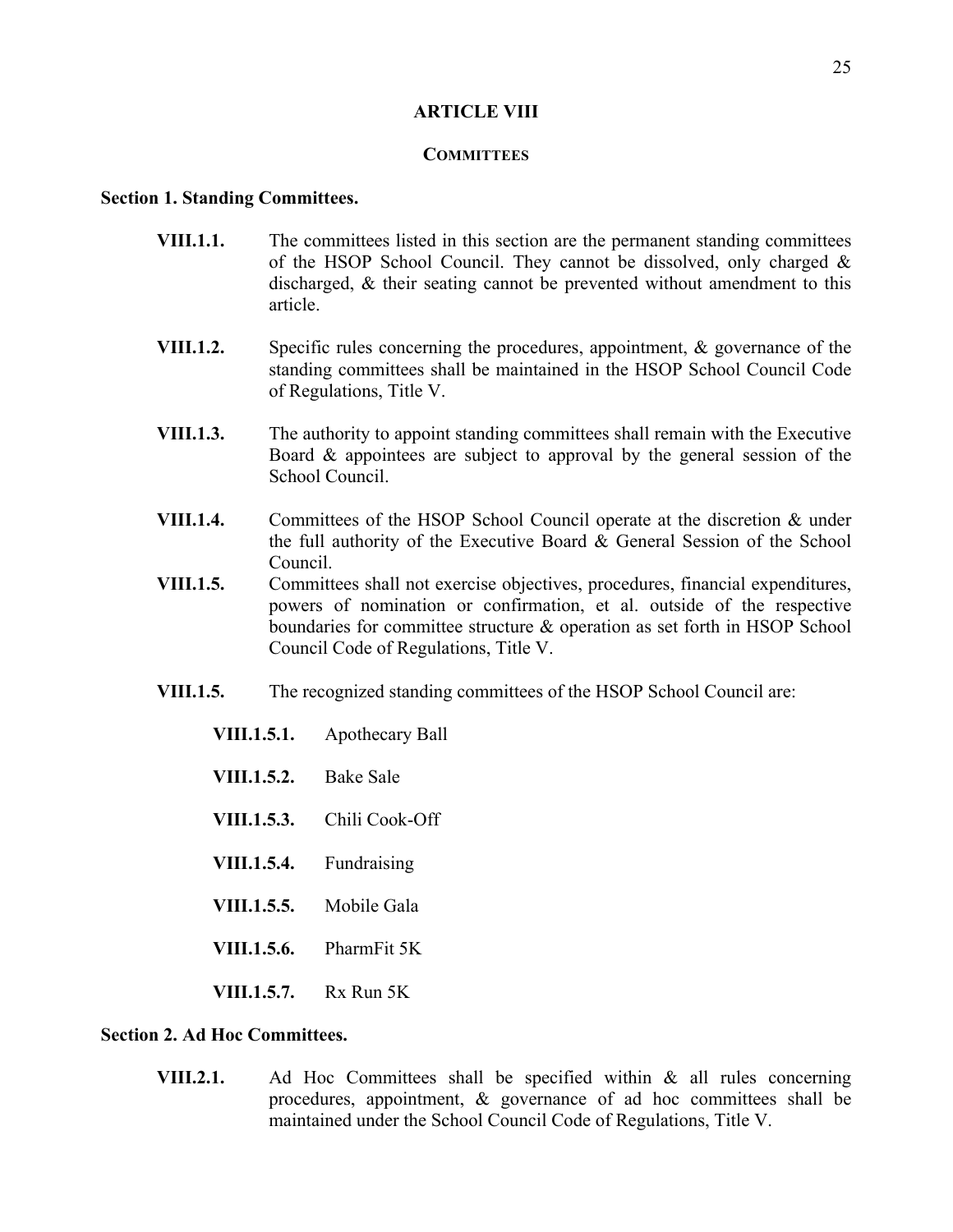- **VIII.2.1.** Committees of the HSOP School Council operate at the discretion & under the full authority of the Executive Board & general School Council. Committees shall not exercise objectives, procedures, financial expenditures,
	- powers of nomination or confirmation, et al. outside of the respective boundaries for committee structure & operation as set forth in HSOP School Council Code of Regulations, Title V.

# **Section 3. Additional Provisions for Committees.**

- **VIII.3.1.** Financial regulations concerning the funding of committees both standing  $\&$ ad hoc shall be contained within the HSOP School Council Code of Regulations, Title III.
- **VIII.3.2.** Objectives & procedures for committees both standing & ad hoc shall be contained in the HSOP School Council Code of Regulations, Title V.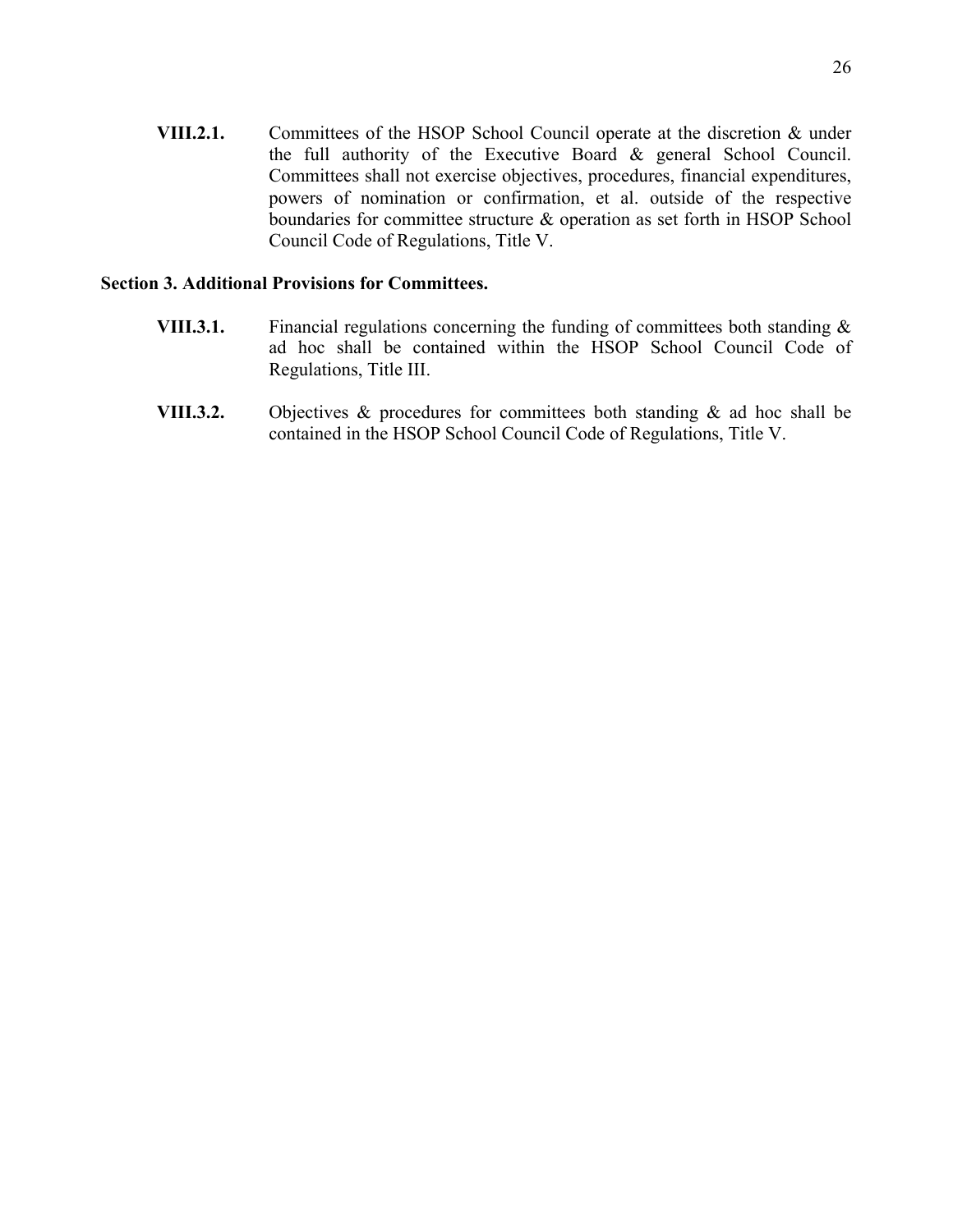# **ARTICLE IX**

# **PARLIAMENTARY AUTHORITY**

# **Section 1. Source of Authority.**

- **IX.1.1.** The source of parliamentary authority for all matters shall be Roberts Rules Newly Revised (RONR).
- **IX.1.2.** The Council should take care to ensure that the edition of RONR used is the newest & most up-to-date available.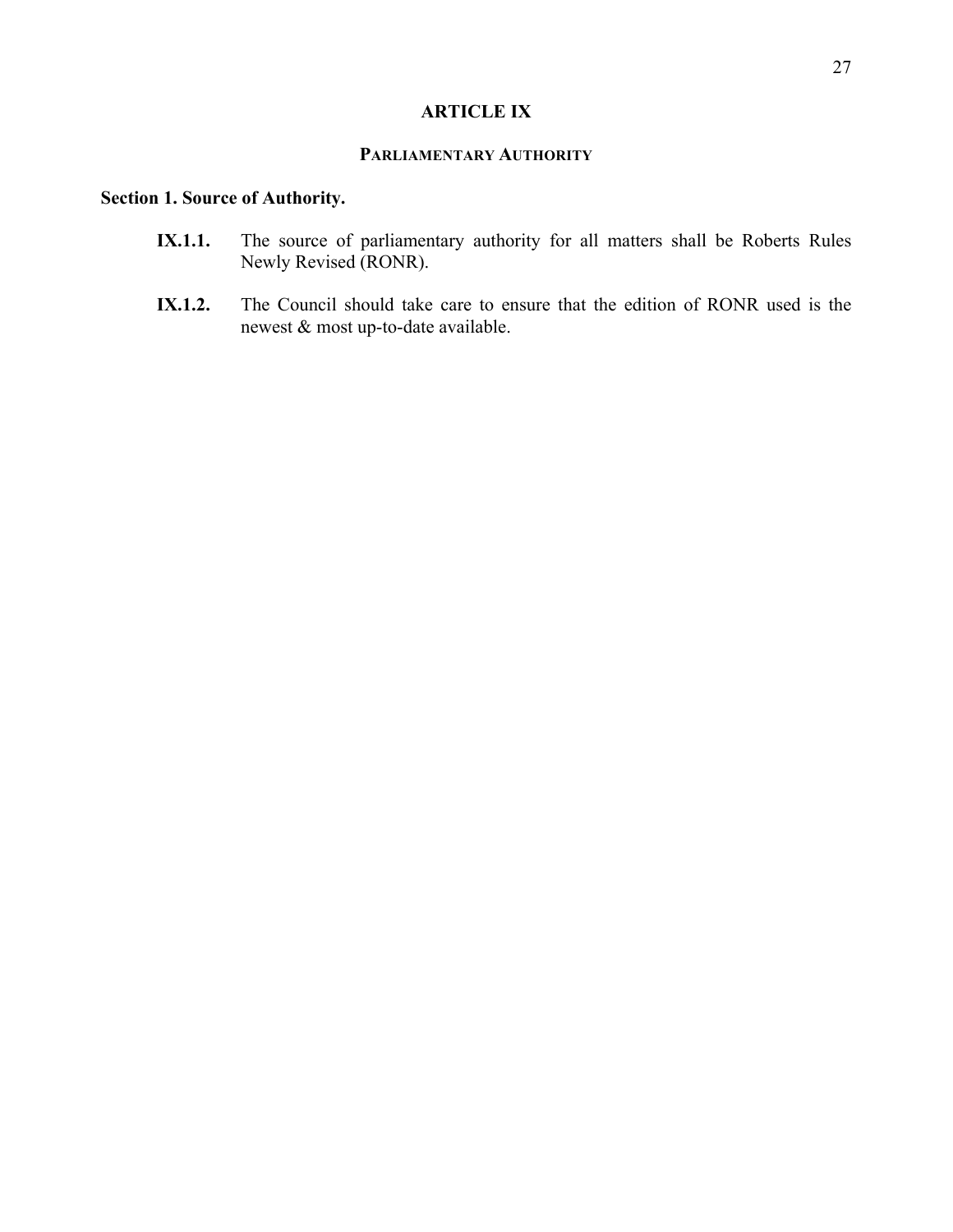# **ARTICLE X**

#### **AMENDMENTS**

#### **Section 1. Procedure for Amendments.**

#### **X.1.1. Amendments to the Constitution & Bylaws.**

- **X.1.1.1.** Amendments to the Harrison School of Pharmacy School Council Constitution & Bylaws must be submitted for approval, in writing  $\&$ as a bill, to the Executive Board.
- **X.1.1.2.** Upon approval, the bill shall be introduced as new business at the earliest possible general meeting of the School Council.
- **X.1.1.3.** After introduction, the bill shall not be voted on until the next meeting of the General Session of the School Council or at least one (1) week has passed, whichever is earliest.
- **X.1.1.4.** Upon consideration of the bill, a two-thirds (2/3) majority is required to pass.

#### **X.1.2. Amendments to the Code of Regulations.**

- **X.1.2.1.** Amendments to the Code of Regulations of the Harrison School of Pharmacy School Council must be submitted for approval, in writing & as a bill, to the Executive Board.
- **X.1.2.2.** Upon approval, the bill shall be introduced as new business at the earliest possible general meeting of the School Council.
- **X.1.2.3.** The bill may be debated & passed by a simple majority without delay.